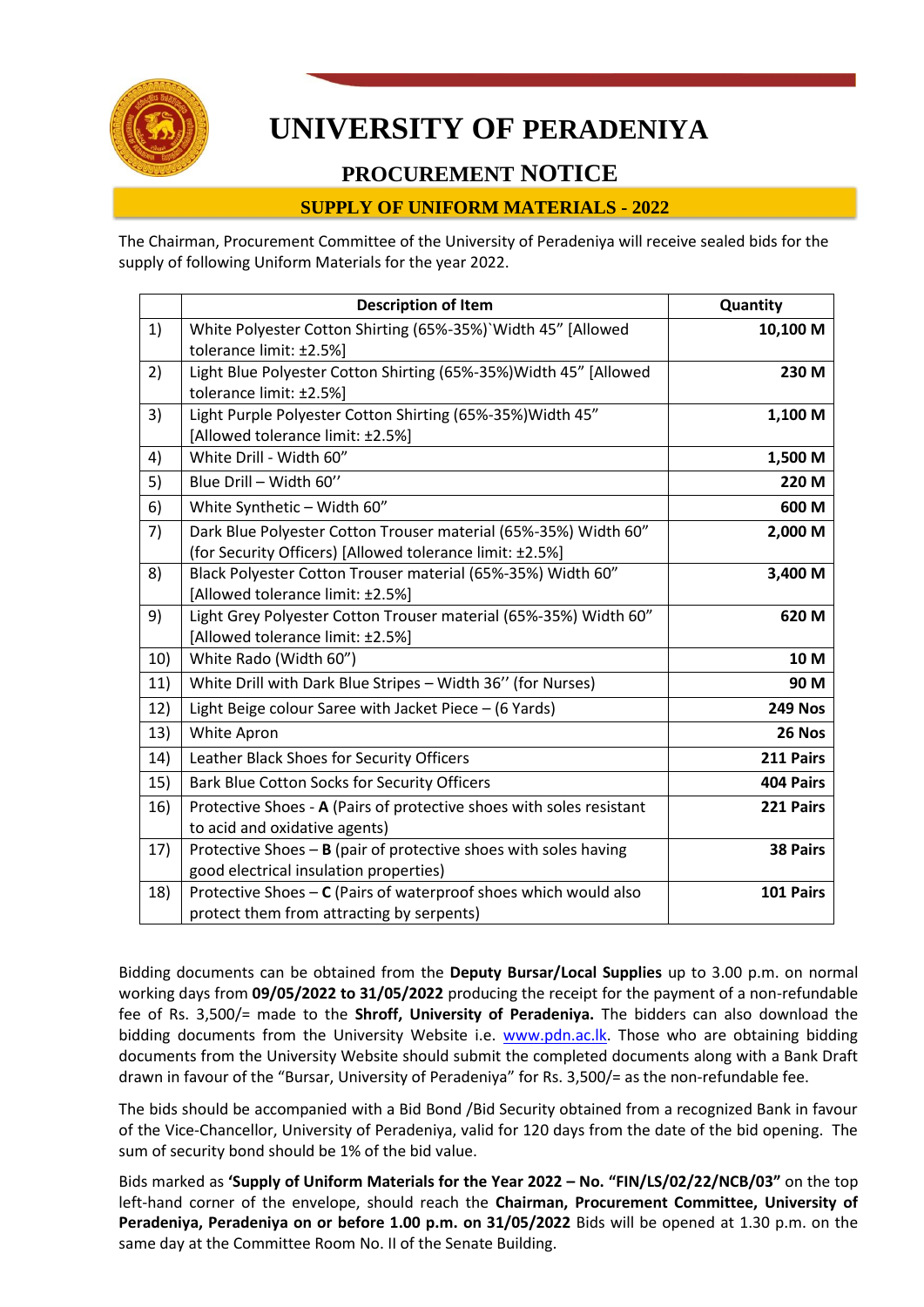Bidder or one of their authorized representatives will be permitted to be present at the opening of Bids. The decision of the Procurement Committee shall be the final. The Technical Evaluation Committee may request suppliers to provide independent test reports of the fabric composition (Polyester to Cotton) for items listed under 1, 3, 4, 7 and 8. Bidders are requested to strictly adhere to specifications given in the bidding document. **Bidders should provide manufacturer's product specifications of the products they plan to supply if available in order to prove them are compatible with requirements.**

The University may at its discretion either increase or decrease the actual quantity to be purchased.

**CHAIRMAN UNIVERSITY PROCUREMENT COMMITTEE UNIVERSITY OF PERADENIYA**

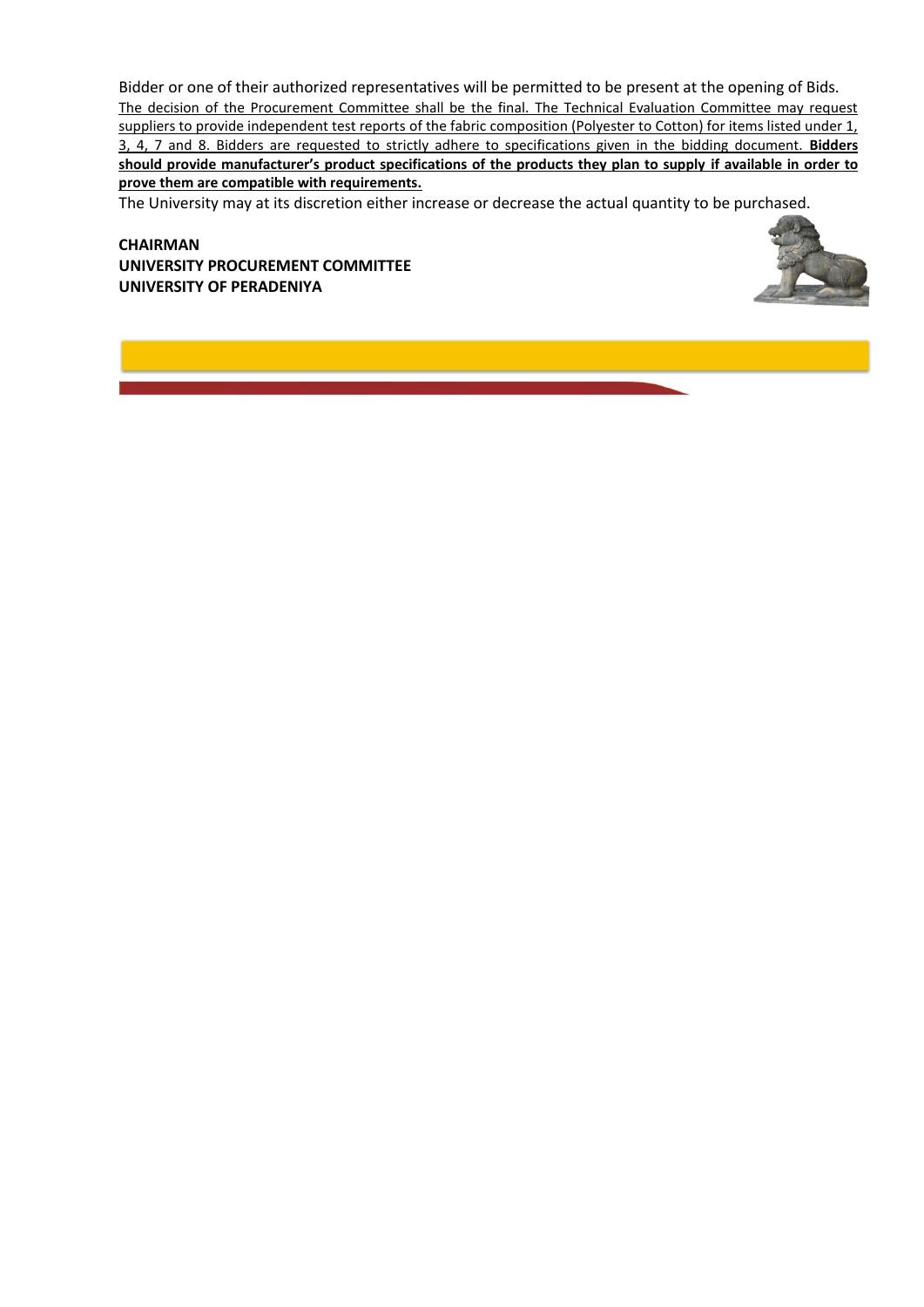

## පේරාදෙණිය විශ්වවිදහලය

## $C$ ංසු ක $t$ දවීමයි

 $\mathfrak{H}$ ලු ඇඳුම් සඳහා රෙදිපිලි සැපයීම -  $2022$  වර්ෂය

2022 වර්පය සදහා පහත සදහත් නිල ඇදුම් රෙදි පිලි සැපයීම සදහා මූදුා තබන ලද ලංසු පේරාදෙණිය විශ්වවිද $m$ ලයේ පුසම්පාදන කමිටුවේ සභාපති විසින් භාරගනු ලැබේ.

|     | රෙදි වර්ගය                                                                                                                     | පුමාණය            |
|-----|--------------------------------------------------------------------------------------------------------------------------------|-------------------|
| 1)  | සුදු පොලියස්ටර් කොටන් කමිස රෙදි $(65\%$ - $35\%)$ $45\%$ පළල [මිණුම්<br>තිරවදාගා සීමාව ±2.5%]                                  | මීටර 10,100       |
| 2)  | ලා නිල්පාට පොලියස්ටර් කොටන් කමිස රෙදි $(65\%$ - $35\%)45$ "පළල<br>[මිණුම් තිරවදාඃතා සීමාව ±2.5%]                               | මීටර 230          |
| 3)  | ලා දම්පාට පොලියස්ටර් කොටන් කමිස රෙදි $(65\%$ - $35\%)$ $45\%$ පළල<br>[මිණුම් තිරවදෳතා සීමාව ±2.5%]                             | මීටර 1,100        |
| 4)  | සුදු ඩුල් - $60''$ පළල                                                                                                         | මීටර 1,500        |
| 5)  | නිල් ඩිල් - 60"පළල                                                                                                             | මීටර 220          |
| 6)  | සුදු සින්තටික් - $60''$ පළල                                                                                                    | මීටර 600          |
| 7)  | තද නිල්පාට පොලියස්ටර් කොටන් කලිසම් රෙදි $(65\%$ - $35\%)$ $60\%$ පළල<br>(ආරක්ෂක නිලධාරීන් සදහා) [මිණුම් නිරවදාඃතා සීමාව ±2.5%] | මීටර 2,000        |
| 8)  | කළුපාට පොලියස්ටර් කොටන් කලිසම් රෙදි $(65\%$ - $35\%)$ $60\%$ පළල<br>[මිණුම් තිරවදෳතා සීමාව ±2.5%]                              | මීටර 3,400        |
| 9)  | ලා අළුපාට  පොලියස්ටර් කොටන් කලිසම් රෙදි $(65\%$ - $35\%)$ $60\%$ පළල<br>[මිණුම් තිරවදෳතා සීමාව ±2.5%]                          | මීටර 620          |
| 10) | සුදු රාඩෝ - $60''$ පළල                                                                                                         | මීටර 10           |
| 11) | සුදු ඩුල් තද නිල්පාට ඉරි සහිත - 36" පළල (හෙද නිලධාරිණියන්ට)                                                                    | මීටර 90           |
| 12) | ලා කීම් පාට සාරි, හැට්ට රෙදි සමග - යාර 06                                                                                      | 249               |
| 13) | සුදු ඒපුන්                                                                                                                     | 26                |
| 14) | ලෙදර් කළු සපත්තු (ආරක්ෂක නිලධාරීන් සදහා)                                                                                       | ලජාඩ් 211         |
| 15) | කොටන් තද නිල්පාට මේස් කුට්ටම් (ආරක්ෂක නිලධාරීන් සදහා)                                                                          | ලජ <b>ාඩු</b> 404 |
| 16) | ආරක්ෂිත පාවහන් (A වර්ගය ) - ඇසිඩ් සහ ඔක්සිකාරක කාරක වලට<br>ඔරොත්තු දෙන පාවහන්                                                  | ජෝඩු 221          |
| 17) | ආරක්ෂිත පාවහන් (B වර්ගය ) - හොද විදූලි පරිවාරක ගුණ සහිත පාවහන්                                                                 | ජෝඩු 38           |
| 18) | ආරක්ෂිත පාවහන් (C වර්ගය ) - සර්පයන්ගෙන් හා ජලයෙන් ආරක්ෂිත<br>පාවහන්                                                            | ලජාඩු <b>101</b>  |

ලංසු ලියකියවිලි කට්ටලයක් ලබාගැනීම සදහා රු. 3,500/- ක ආපසු නොගෙවන ගාස්තුවක් පේරාදෙණිය විශ්වවිද $n$ )ලයෙහි සරප් වෙත ගෙවිය යුතුය. එසේ ලබාගත් ලදුපත ඉදිරිපත් කිරීමෙන්, නියෝජා මලාාධිකාරී, දේශීය සැපයීම් වෙතින් **09/05/2022** දින සිට 31/05/2022 දින දක්වා සතියේ සාමානා වැඩකරන දිනයන්හී ප.ව.  $3.00$  දක්වා ලංසු ලියකියවිලි කටිටල ලබාගත හැකිය. එසේම www.pdn.ac.lk යන පේරාදෙණිය විශ්වවිදාාලයේ වෙබ් අඩවිය මගින්ද මෙම ලංසු ලියකියවිලි කට්ටල ලබාගත හැකිය. වෙබ් අඩවිය මගින් ලියකියවිලි ලබාගන්නා ලංසුකරුවන් ආපසු නොගෙවන ගාස්තුව වශයෙන් රු.  $3,500/-$  ක බැංකු අණකරයක් මුල $n$ ධිකාරී, පේරාදෙණිය විශ්වවිද $n$ )ලය නමින් ඉදිරිපත් කළ යුතුය.

ලංසු ලියකියවිලි කට්ටල සමග ලංසු බැදුම්කරයක් ඉදිරිපත් කළ යුතු අතර එය මිල ගණන් විවෘත කරනු ලබන දින සිට දින 120 ක් සදහා වලංගු විය යුතු අතර, උපකුලපති, පේරාදෙණිය විශ්වවිදාගලය නමට පිලිගත් බැංකුවකින් ලබාගත් ලංසු බැදුම්කරයක් විය යුතුය. ලංසු බැදුම්කරය ලංසු වටිනාකමින් 1% ක් වියයුතුය.

<mark>"නිල ඇදම් සදහා රෙදි පිලි සැපයීම – 2022 – FIN/LS/02/22/NCB/03" වශයෙන් ලිපි කවරයෙහි ඉහල වම්</mark> කෙලවරෙහි සටහන් කර මුදා තබන ලද ලංසු **31/05/2022** දින ප.ව. 1.00 ට පෙර ලැබීමට සැලැස්විය යුතුය. එදිනම ප.ව.  $1.30$  ට සනාතන මන්දිරයෙහි රැස්වීම් ශාලාව අංක 2 හීදි ලංසු විවෘත කරනු ලැබේ.

ලංසු තබන්නාට හෝ බලය ලත් එක් නියෝජිතයෙකුට පමණක් ලංසු විවෘත කිරීමේ අවස්ථාවට පැමිණිය හැකිය.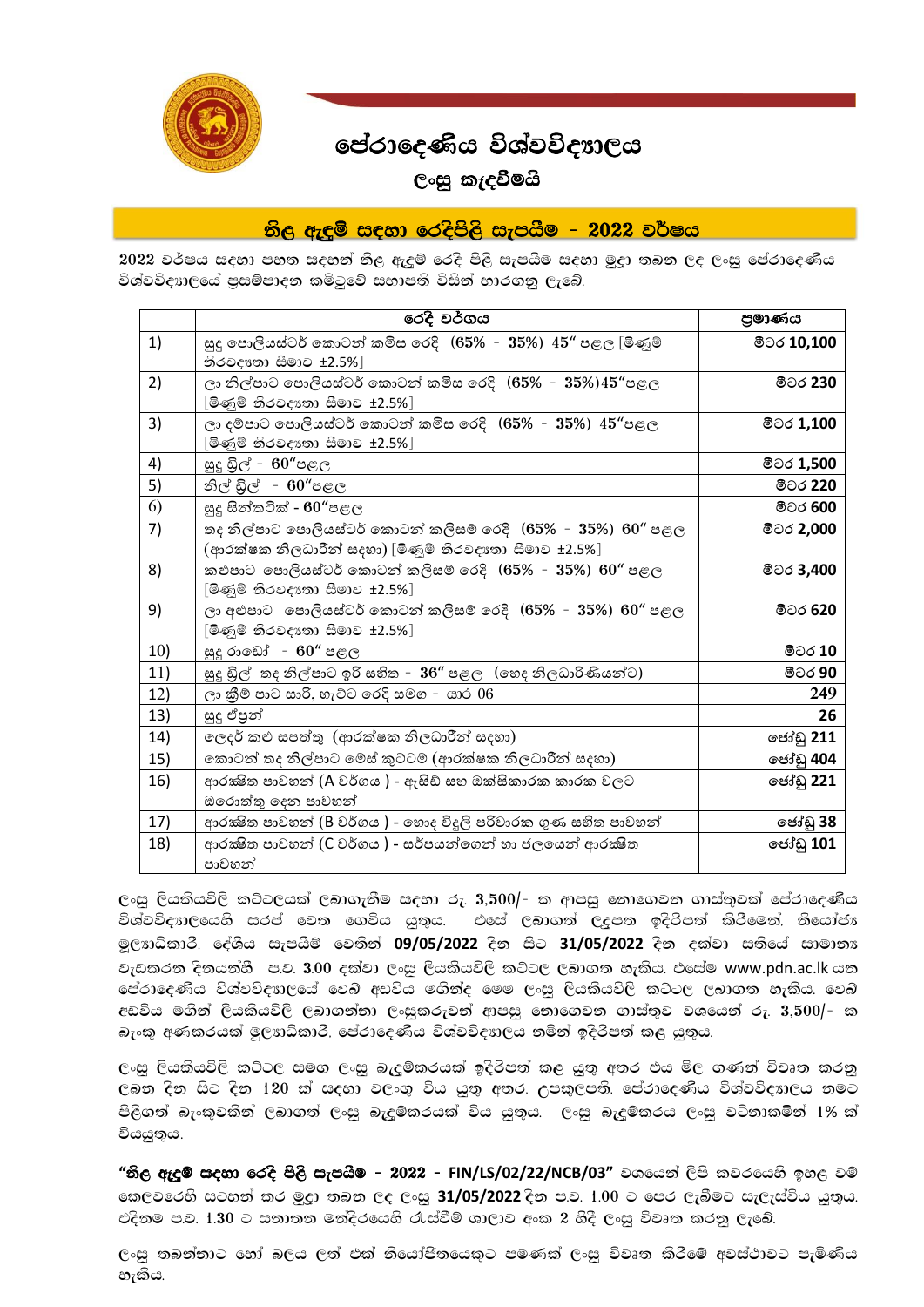<u>පුසම්පාදන කම්ටුවේ තීරණය අවසාන තීරණය වේ. 1, 3, 4, 7 සහ 8 යටතේ ලැයිස්තුගත කර ඇති අයිතම</u> <u>සඳහා රෙදි සංයුතිය (පොලියෙස්ටර් සිට කපු දක්වා) ස්වාධීන පරීකෂණ වාර්තා සපයන ලෙස කාක්ෂණික</u> <u>ඇගයීම් කමිටුව විසින් සැපයුම්කරුවන්ගෙන් ඉල්ලා සිටිය හැක. ලංසු ලියකියවිලි කට්ටලවල දක්වා ඇති</u> <u>පිරිවිතර කෙරෙහි ලංසූකරුවන්ගේ දැඩි අවධානය යොමු කරන මෙන් ඉල්ලම්. **ලංසූකරුවන් විසින්** තමන්</u> <u>සතුව තොග පවතින්තෝනම් පමණක් <mark>අවශානා සමග</mark> ගැලපෙන බව ඔප්පු කිරීම සඳහා ඔවුන් සැපයීමට</u> <u>සැලසුම් කරන නිෂ්පාදතවල නිෂ්පාදකයාගේ නිෂ්පාදන පිරිවිතර සැපයිය යුතුය.</u>

මිලදී ගන්නා රෙදිපිලි පුමාණය විශ්වවිදාගලයේ අභිමතය පරිදි අඩු හෝ වැඩිවීමට පුථවත.

සභාපති විශ්වවිදාගල පුසම්පාදන කමිටුව පේරාදෙණිය විශ්වවිදහලය

֦ i

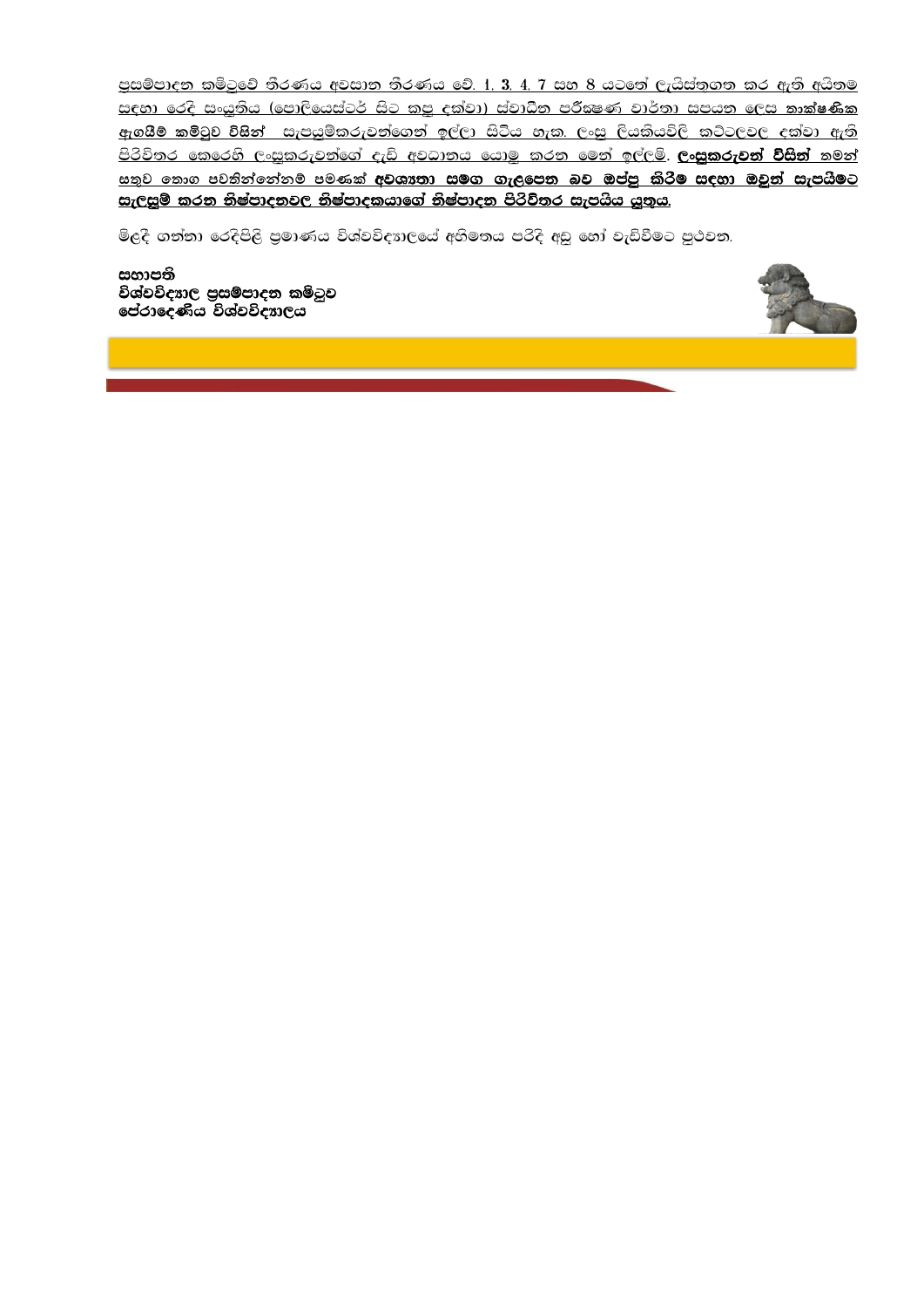| ඔබේ අංකය<br>உமது இல<br>Your No. |  |
|---------------------------------|--|
| මගේ අංකය<br>எனது இல<br>Mv No.   |  |
| දිනය<br>திகதி                   |  |

Date



පේරාදෙණිය විශ්වව්දනාලය,, ශුි ලංකාව  $\,\int$   $\,$   $\,$   $\,$   $\,$  பேராதனைப் பல்கலைக்கழகம், இலங்கை  **UNIVERSITY OF PERADENIYA, SRI LANKA**

තිරකථන අංක<br>தொலைபேசி இல<mark>)</mark> Telephone Nos. J 081-2392409 ෆැක්ස්<br>தொலைநகல்

විදයුත් තැපැ, E mail

Fax

ஈ மெயீல் | abls@pdn.ac.lk.

## **LOCAL SUPPLIES DIVISION**

………………………………………….. …………………………………………..

Dear Sir,

### **PURCHASE OF UNIFORM MATERIALS - 2022**

The Chairman, University Procurement Committee, University of Peradeniya will invite sealed bids for the supply of the Uniform Materials specified in the schedule (I) given below for the year 2022 from reputed vendors **up to 1.00 p.m. on 31/05/2022** under the general terms and conditions set out below.

|     | וין שטשוויטכ                                                         |           |
|-----|----------------------------------------------------------------------|-----------|
|     | <b>Description of Item</b>                                           | Quantity  |
| 1)  | White Polyester Cotton Shirting (65%-35%) Width 45" [Allowed         | 10,100 M  |
|     | tolerance limit: ±2.5%]                                              |           |
| 2)  | Light Blue Polyester Cotton Shirting (65%-35%) Width 45" [Allowed    | 230 M     |
|     | tolerance limit: ±2.5%]                                              |           |
| 3)  | Light Purple Polyester Cotton Shirting (65%-35%) Width 45"           | 1,100 M   |
|     | [Allowed tolerance limit: ±2.5%]                                     |           |
| 4)  | White Drill - Width 60"                                              | 1,500 M   |
| 5)  | Blue Drill - Width 60"                                               | 220 M     |
| 6)  | White Synthetic - Width 60"                                          | 600 M     |
| 7)  | Dark Blue Polyester Cotton Trouser material (65%-35%) Width 60"      | 2,000 M   |
|     | (for Security Officers) [Allowed tolerance limit: ±2.5%]             |           |
| 8)  | Black Polyester Cotton Trouser material (65%-35%) Width 60"          | 3,400 M   |
|     | [Allowed tolerance limit: ±2.5%]                                     |           |
| 9)  | Light Grey Polyester Cotton Trouser material (65%-35%) Width 60"     | 620 M     |
|     | [Allowed tolerance limit: ±2.5%]                                     |           |
| 10) | White Rado (Width 60")                                               | 10 M      |
| 11) | White Drill with Dark Blue Stripes - Width 36" (for Nurses)          | 90 M      |
| 12) | Light Beige colour Saree with Jacket Piece - (6 Yards)               | 249 Nos   |
| 13) | White Apron                                                          | 26 Nos    |
| 14) | Leather Black Shoes for Security Officers                            | 211 Pairs |
| 15) | Bark Blue Cotton Socks for Security Officers                         | 404 Pairs |
| 16) | Protective Shoes - A (Pairs of protective shoes with soles resistant | 221 Pairs |
|     | to acid and oxidative agents)                                        |           |
| 17) | Protective Shoes $-$ B (pair of protective shoes with soles having   | 38 Pairs  |
|     | good electrical insulation properties)                               |           |
| 18) | Protective Shoes - C (Pairs of water proof shoes which would also    | 101 Pairs |
|     | protect them from attract by serpents)                               |           |

**SCHEDULE (I)**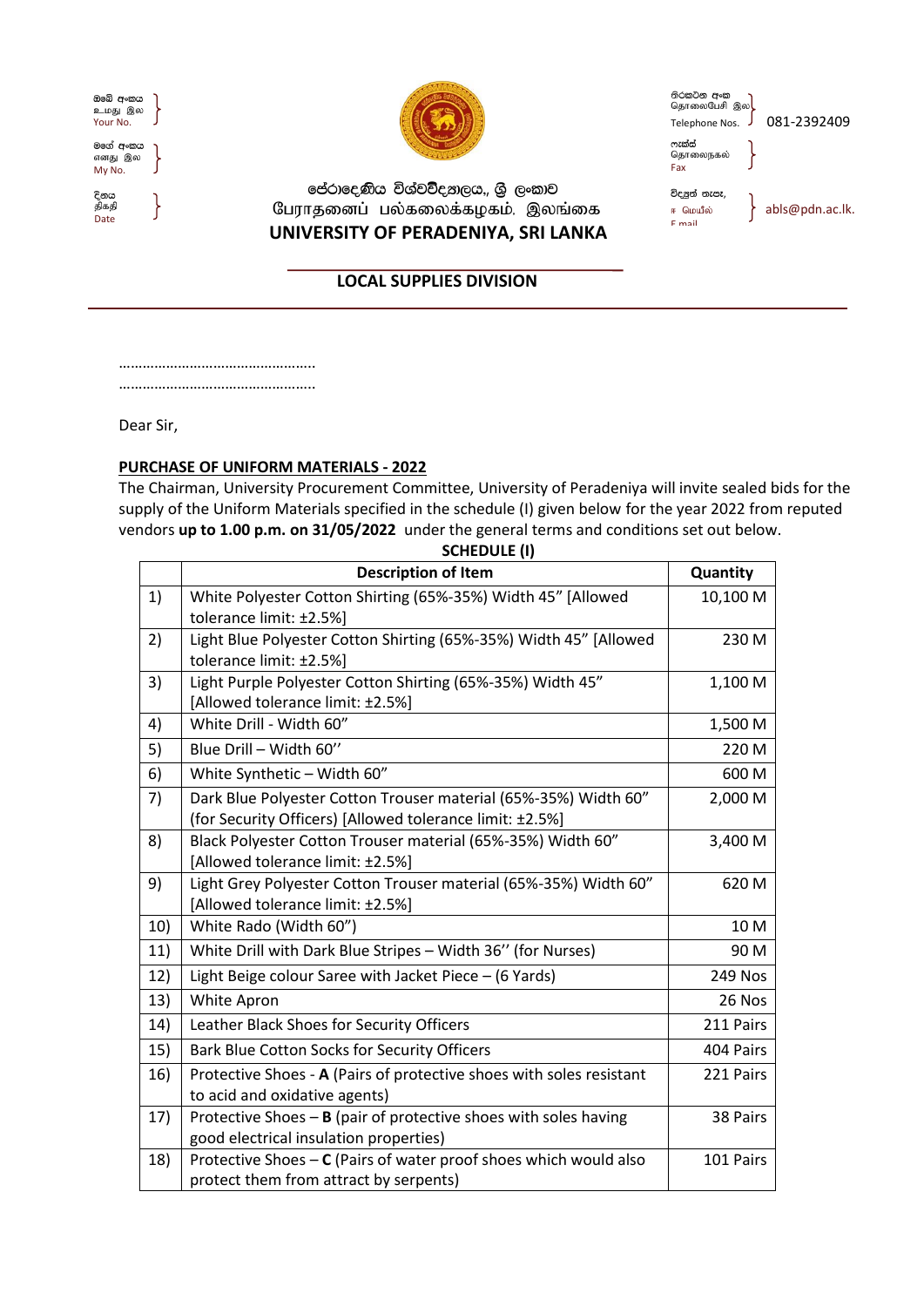#### **GENERAL TERMS AND CONDITIONS**

- [1] Bids must be sent in the prescribed form annexed hereto. All the bidders should sign and send the document attached to annexure I contain the general terms and conditions along with the documents listed in clause 16 hereto. The cost for the bidding documents once paid shall not be refunded.
- [2] Bids should be addressed only to **the Chairman, University Procurement Committee, University of Peradeniya**, **Peradeniya**
- [3] Bids should be sent in duplicate with all the blanks in the document duly perfected, signed, and dated, as follows, in two separate sealed covers, distinctly marked accordingly, otherwise it is likely to be rejected.
	- *(a) ORIGINAL – SUPPLY OF UNIFORM MATERIALS FOR THE YEAR 2022*
	- *(b***)** *DUPLICATE – SUPPLY OF UNIFORM MATERIALS FOR THE YEAR 2022*

Both sealed envelopes should be enclosed in one securely sealed cover and should be forwarded by registered post or deposited in the **Official Tender Box** kept at the Registrar's Office of the University of Peradeniya addressed only to **the Chairman, University Procurement Committee, University of Peradeniya, Peradeniya** on or before **31/05/2022**at **1.00 p.m.**

If either the Original or the Duplicate document thereof is not received by the date and time specified, the bid shall not be accepted on any account. **Bids will be opened at 1.30 p.m. on 31/05/2022 at the Committee Room of the Senate building of the University of Peradeniya.**

The bidder or one representative is permitted to be present at the opening of the bids, immediately after the closing of bids, at which time, name of the bidder, amount of the bids, if discounts are declared in bid form or not, amount of the discount will be readout.

*Those who are obtaining the bidding documents from the University Website i.e[.www.pdn.ac.lk](http://www.pdn.ac.lk/) should send their documents along with a Bank Draft for the value of Rs. 3,500/= as a non-refundable tender fee. If not, the bid shall be rejected.* 

- [4] Any alterations made in the bidding document must bear the signature of the bidder and all bids containing alterations not so signed shall be treated as informal and rejected.
- [5] Bids submitted in an illegible manner shall also be rejected.

#### [6] **Qualification of a Bidder**

- (a) All bidders shall possess the legal right to supply of goods under this procurement.
- (b) All bidders shall produce a copy of the Business Registration/ Certificate of Incorporation ( if the bidder is a Company)
- (c) Only the bidders who are doing business in the field of textile at least for the past three years shall only be qualified to submit the procurement.
- (d) No bidder whose name is black listed at the Treasury shall be qualified to submit a bid.
- (e) A bidder shall not have a conflict of interest. All bidders found to have a conflict of interest shall be disqualified.
- (f) Any attempt on the part of the bidders or their agents to influence the Officials of the University in their favour by personal canvassing with the Officers concerned or any other party shall disqualify the bidders.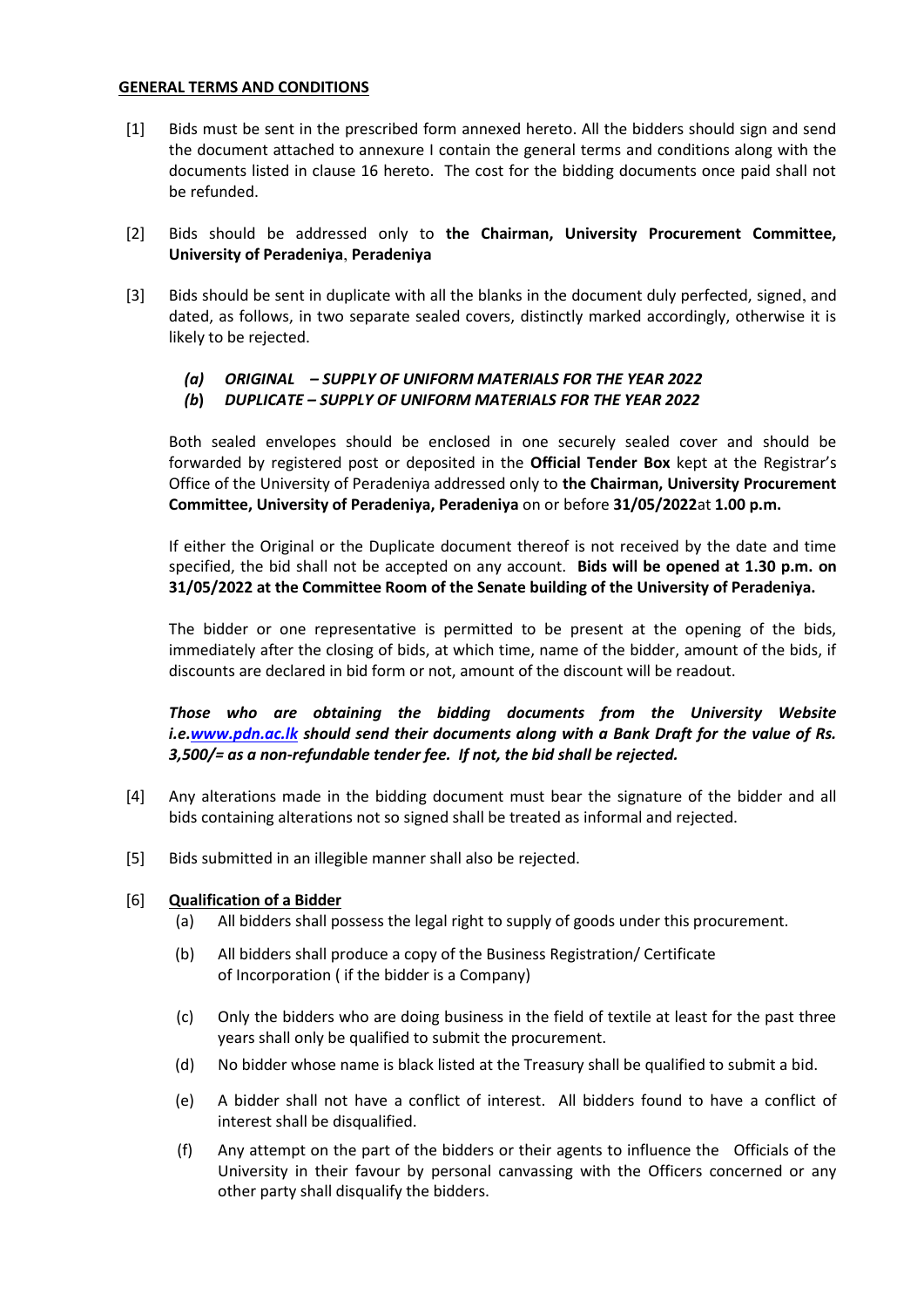#### [7] **Validity of quotation**

Quotations shall be valid only for 120 days from date of closing of the procurement.

#### [8] **Liquidated Damages**

Uniform material to be supplied under this contract, in the case of the supplier fails to supply items within the period specified and fails to replace any rejected quantity within the period allowed , liquidated damages at the rate of Rs. 250/= per day will be levied.

- [9] Clarifications may be sought from you on technical/Commercial aspects, if felt necessary before deciding to place order.
- [10] The Bidder shall undertake to supply materials according to the standard sample and/or/specifications.
- [11] The bidder shall quote only in Sri Lankan Rupees.
- [12] Bidders should be prepared to accept orders subject to the penalty clause for forfeiture of performance security in the event of default in supplies or failure to supply within the stipulated period or supply of poor quality material.
- [13] Bidders may quote for all items in the list. However, bidders shall be limited to give their prices maximum only 3 (three) options for each item. All such options should be strictly conformed to the Cotton Polyester combination of 65%-35% which is more fully mentioned in the Schedule given in the page 1 hereof. Bidders shall also be strictly advised not to quote prices for fully cotton or fully polyester materials or different combinations other than 65% - 35% requested by the University which is more fully mentioned in the Schedule given in the page 1 hereof. Such irregularities shall lead the procurement be rejected.
- [14] The final acceptance of the procurement rests entirely with the University. The University of Peradeniya shall not bind itself to accept the lowest or any bid and it reserves the right of accepting or rejecting any of the Bids. The Bidders on their part should be prepared to carry out such portion of the supplies included in their bids as may be allotted to them.
- [15] The University of Peradeniya shall not be responsible for or pay any expenses or losses which may be incurred by the bidder in preparation of this bidding document.
- [16] The bid document must be consisted with the following documents as a part of the Bid:
	- 1. Bid submission Form (Annexure I)
	- 2. Price Schedule (Annexure II)
	- 3. Documentary evidence to standard quality (Annexure III)
	- 4. Covering letter (Annexure IV)
	- 5. Specimen form for Performance Guarantee (Annexure V)
	- 6. Specimen form of Bid Security (Annexure VI)
	- 7. Copy of the Business Registration/Certificate of Incorporation
	- 8. Any other document.
- [17] The bidders shall send along with a covering letter (specimen of the covering letter is annexed hereto - Annexure IV) the samples of the materials in one separate securely sealed cover addressed to the **"Deputy Bursar, Local Supplies of the University of Peradeniya"** before the closing date of the bid. Specimen saree sample for inspection is available at the University general stores. The samples of the material should be in size of 36" x 36" and all samples should contain edge of the cloth which mentioned the country of origin, brand name, roll size and material content of the cloth. In no circumstances, other than the sample number, the bidders shall write the personal name/business name of the bidder on the sample itself. Such irregularities shall once again lead the bid be rejected. For the item No. 12, Full Saree should be provided as the sample.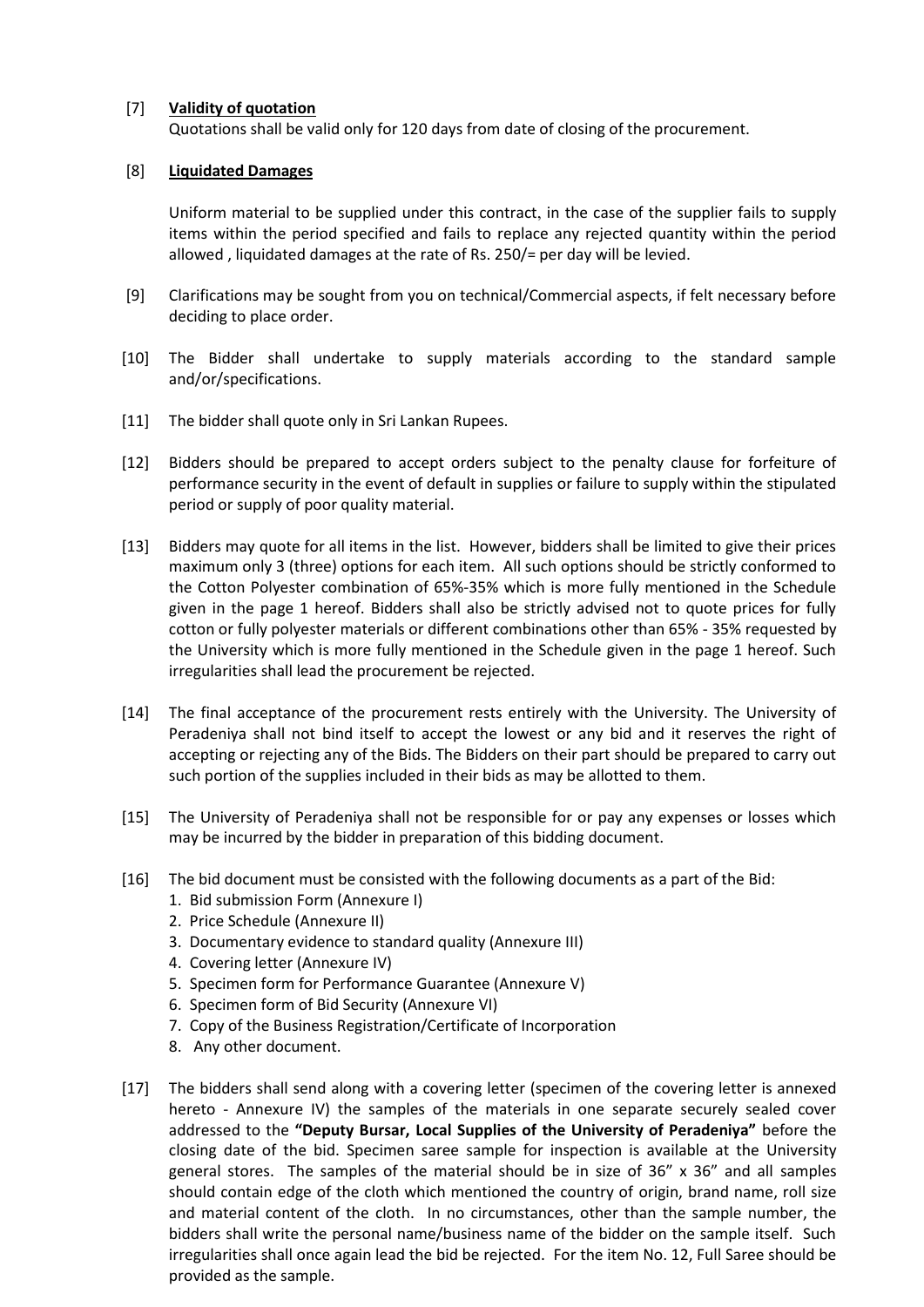- [18] The minimum size of the roll should be 60 Mtrs. (if not in 60 Mtrs. , please submit maximum size rolls)
- [19] The substantial responsive bids will be referred to the Technical Evaluation Committee along with the samples for further evaluation and recommendation and subsequently to the Procurement Committee for a decision.
- [20] Bidding document should be firm and subject to no variation for fluctuation of prices.
- [21] The successful bidder will be notified by the registered post, the acceptation of his / her bid by the University. The successful bidder shall also execute an Agreement, for the due fulfilment of the contract within the period to be specified in the letter of acceptance. If the bidder within ten days of being noticed declines or fails to enter into an Agreement on the basis of the procurement and / or fails to submit the Performance Security bond referred to in paragraph **24** of these Conditions, his/her bid shall be rejected.
- [22] The official purchase order will be placed with the successful bidder after submitting the Performance Security referred to in paragraph **24** of the conditions.
- [23] Duly priced copies of the Schedule of prices/rates shall signed by the bidder be submitted along with the documents. Any alterations made in the quotations must bear the signature of the bidder and all bids containing alterations not so signed shall be treated as informal and rejected.

#### **Bid Security**

[24] The bids shall be accompanied by a first written request on-demand irrevocable unconditional **Bid Security for an amount of 1% of the bid value** obtained from a bank approved by the Central Bank of Sri Lanka valid up to **30/09/2022** written in favor of the **Vice-Chancellor, the University of Peradeniya,** or a receipt obtained from the Shroff, the University of Peradeniya after making a cash payment for an amount as explained above.(Insurance Bond will not be accepted). All bids sent without the Bid Security shall be treated as informal and be rejected.

#### [25] **Goods Delivery Period**

The maximum period of Goods delivery should be 112 days from the date of the Indent.

#### [26]

### **Performance Security:**

Before a formal Agreement is signed, the successful bidder shall be required to furnish a Performance Security for 10% of the contract sum from an approved Bank (Insurance Bond will not be accepted) in the name of the Vice-Chancellor, University of Peradeniya, Peradeniya and to mortgage and hypothecate the same to the Vice-Chancellor, the University of Peradeniya as security with an approved Bank in favor of the Vice-Chancellor, the University of Peradeniya for the validity period of 160 days for the due and satisfactory completion of the contract and for the payment of all claims to which the Vice-Chancellor, University of Peradeniya may be entitled under the provisions of the Agreement to be entered into.

### **Forfeiture of Performance Security**:

[27] (a) The Uniform Material which will be supplied should strictly be conformed to the quality and the colour of the sample submitted. The materials supplied will be subjected to the quality and colour test and if they are found to be not in par with the sample the order shall be rejected and the Performance Security shall be forfeited to the University. The University shall not be responsible for paying any expenses or losses incurred by the supplier/s in supplying of inferior quality materials or different colour.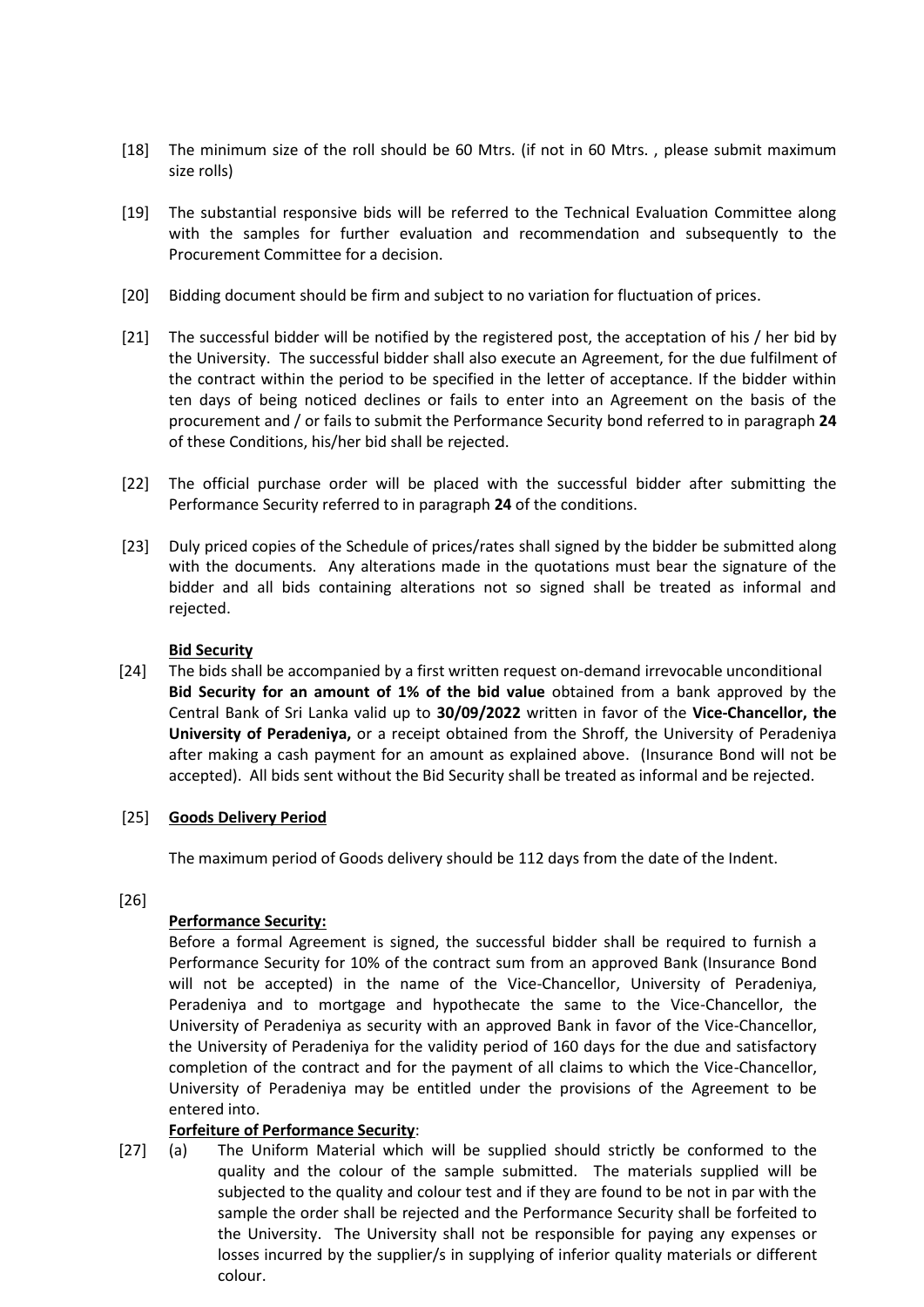- (b) In cases where a successful bidder, after having made partial supplies fails to full fill the contracts in full, all or any of the materials not supplied may at the discretion of the university authority, be purchased by means of another procurement/quotations or by negotiation or form the next higher bidder who had offered to supply already and the loss, if any, caused to the University shall thereby together with such sums as may be fixed by the University towards the damages, be recovered from the defaulting bidder by forfeiting the performance security.
- [28] Any other information may be obtained from the Deputy Bursar/Local Supplies, University of Peradeniya on any working day between 9.00 a.m. and 4.00 p.m. T'phone No. 081- 2392409/2392417.
- [29] The bidder shall indicate the amount of VAT, separately in the bidding document, in addition to the net value of the bids, along with the VAT Registration number.

If the bidder is not registered for VAT, the net value of the bids should be indicated in the bidding documents and a letter obtained from the Commissioner of Inland Revenue Department certifying that the bidder has not registered for VAT, should be attached with the bid documents.

#### **If the bidder has not indicated the VAT Registration Number or not submitted a letter obtained from the Department of Inland Revenue bids shall not be considered for evaluation and shall be rejected.**

- [30] Please note to send your bidding documents with all the annexures set out in the clause 16 above. Bids without annexures shall be rejected.
- [31] The University Procurement Committee reserves the right to reject any or all bids received in this connection, or altogether cancel this procurement. The decision of the University Procurement Committee shall be final and conclusive.

Yours faithfully,

**Chairman University Procurement Committee University of Peradeniya**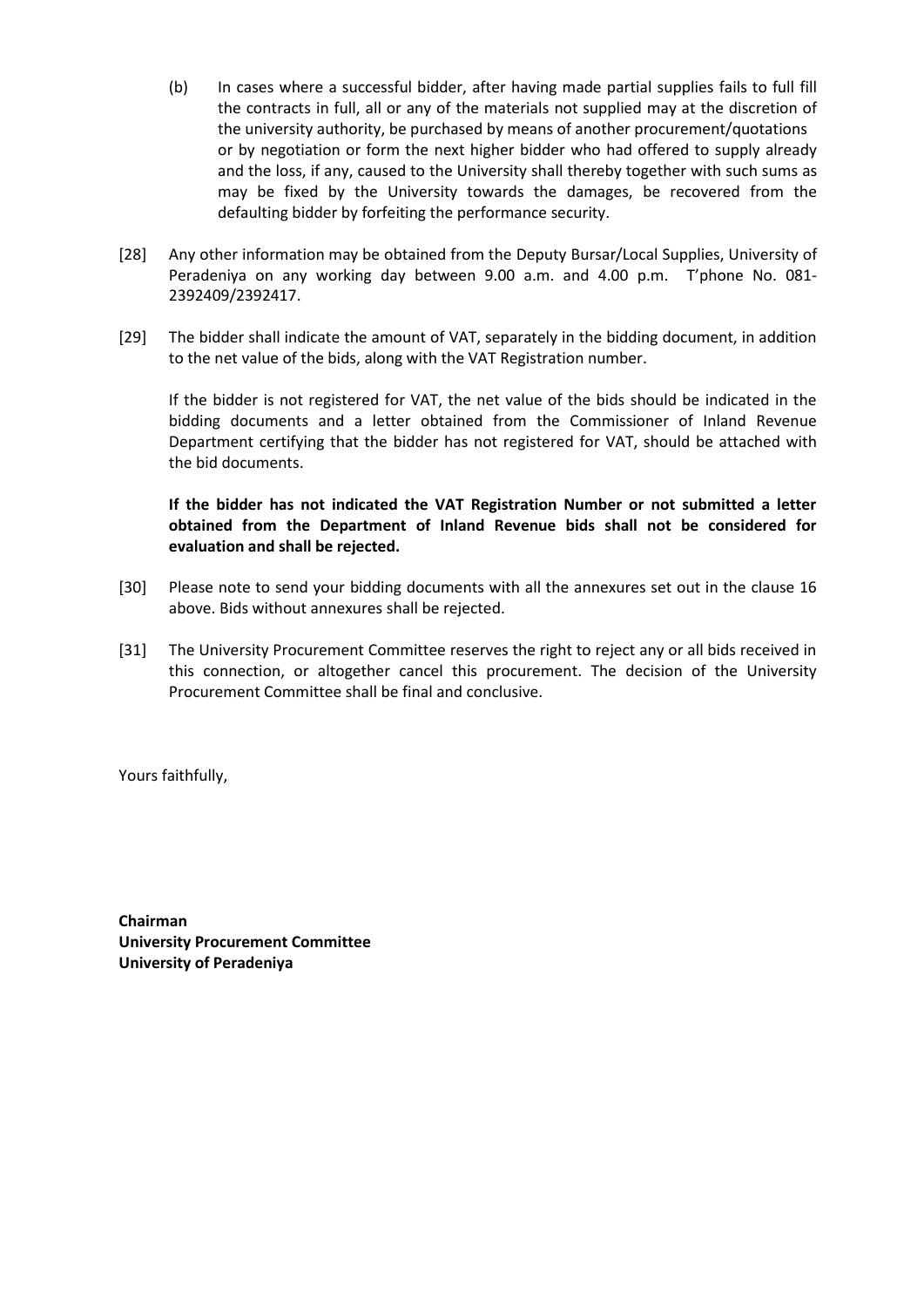*ANNEXURE I*

#### **UNIVERSITY OF PERADENIYA SUPPLY OF UNIFORM MATERIALS – 2022 BID SUBMISSION FORM**

- To: Chairman, University Procurement Committee University of Peradeniya, Peradeniya
- 01. Having examined the instructions to Bidders, General Conditions, Specifications and Bidding Data Sheets/Offer Sheets for the Supply of Uniform Materials for the year 2022, we the undersigned, offer to Supply the Uniform Materials for the year 2021 in conformity with the said General Conditions, Specifications and Bidding Data Sheets/Offer for the cost mentioned below. (Please indicate all-inclusive cost with VAT)

| Item | <b>Total Cost in</b> |      | Sample         | <b>Total Cost in Words</b> |
|------|----------------------|------|----------------|----------------------------|
| No.  | <b>Figure</b>        |      | <b>Type</b>    |                            |
|      | Rs.                  | Cts. |                |                            |
| 1.   |                      |      | $\mathsf A$    |                            |
|      |                      |      | $\sf B$        |                            |
|      |                      |      | $\mathsf C$    |                            |
| 2.   |                      |      | $\mathsf A$    |                            |
|      |                      |      | $\sf B$        |                            |
|      |                      |      | $\mathsf C$    |                            |
| 3.   |                      |      | $\mathsf A$    |                            |
|      |                      |      | $\sf B$        |                            |
|      |                      |      | $\mathsf C$    |                            |
| 4.   |                      |      | $\mathsf A$    |                            |
|      |                      |      | $\sf B$        |                            |
|      |                      |      | $\mathsf C$    |                            |
| 5.   |                      |      | $\mathsf A$    |                            |
|      |                      |      | $\sf B$        |                            |
|      |                      |      | $\mathsf C$    |                            |
| 6.   |                      |      | $\mathsf A$    |                            |
|      |                      |      | $\sf B$        |                            |
|      |                      |      | $\mathsf C$    |                            |
| 7.   |                      |      | $\mathsf A$    |                            |
|      |                      |      | $\sf B$        |                            |
|      |                      |      | $\mathsf C$    |                            |
| 8.   |                      |      | $\overline{A}$ |                            |
|      |                      |      | $\sf B$        |                            |
|      |                      |      | $\mathsf C$    |                            |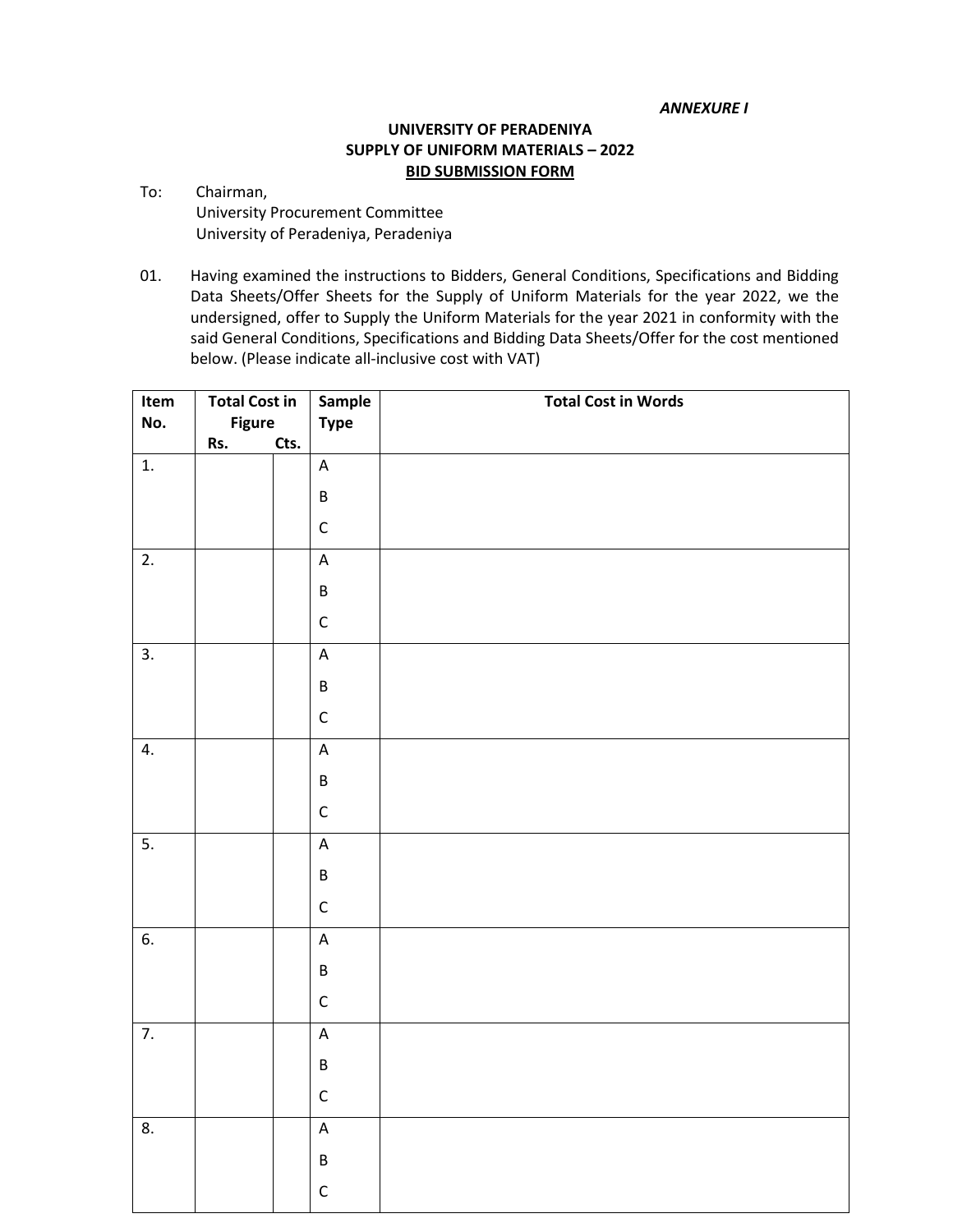| Item | <b>Total Cost in</b> |      | Sample                  | <b>Total Cost in Words</b> |
|------|----------------------|------|-------------------------|----------------------------|
| No.  | <b>Figure</b>        |      | <b>Type</b>             |                            |
| 9.   | Rs.                  | Cts. | $\mathsf A$             |                            |
|      |                      |      |                         |                            |
|      |                      |      | $\sf B$                 |                            |
|      |                      |      | $\mathsf C$             |                            |
| 10.  |                      |      | $\mathsf A$             |                            |
|      |                      |      | $\sf B$                 |                            |
|      |                      |      | $\mathsf C$             |                            |
| 11.  |                      |      | $\mathsf A$             |                            |
|      |                      |      | $\sf B$                 |                            |
|      |                      |      | $\mathsf C$             |                            |
| 12.  |                      |      | $\mathsf A$             |                            |
|      |                      |      | $\sf B$                 |                            |
|      |                      |      | $\mathsf C$             |                            |
| 13.  |                      |      | $\mathsf A$             |                            |
|      |                      |      | $\sf B$                 |                            |
|      |                      |      | $\mathsf C$             |                            |
| 14.  |                      |      | $\overline{\mathsf{A}}$ |                            |
|      |                      |      |                         |                            |
|      |                      |      |                         |                            |
| 15.  |                      |      | $\mathsf A$             |                            |
|      |                      |      |                         |                            |
|      |                      |      |                         |                            |
| 16.  |                      |      | $\mathsf A$             |                            |
|      |                      |      |                         |                            |
| 17.  |                      |      | $\mathsf A$             |                            |
|      |                      |      |                         |                            |
| 18.  |                      |      | $\mathsf A$             |                            |
|      |                      |      |                         |                            |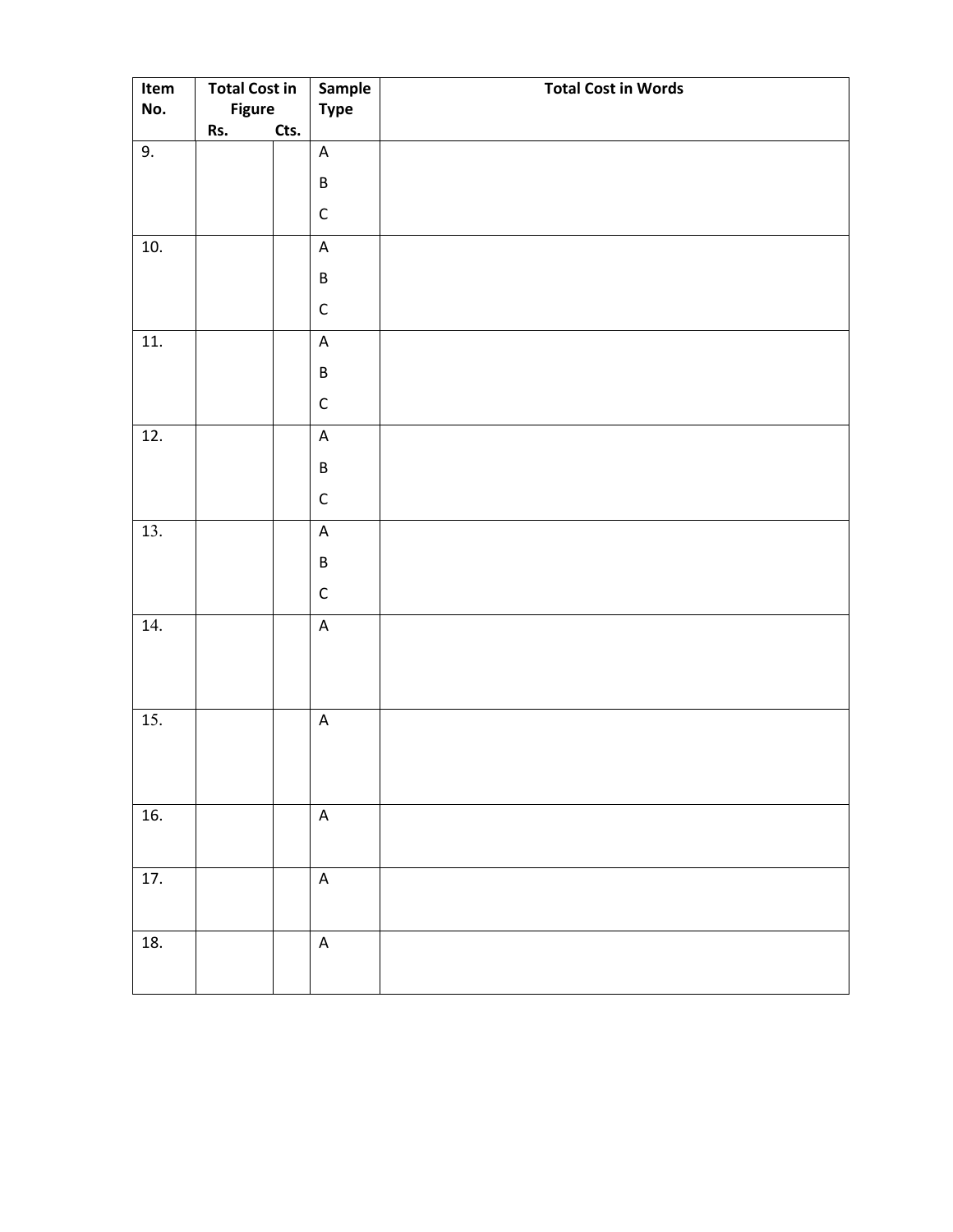- 02. We agree to abide by this Procurement for the period of 120 calendar days from the date fixed for receiving the same and it shall remain binding upon us and may be accepted at any time before the expiration of that period.
- 03. Unless and until a formal Agreement is prepared and executed this Procurement together with your written acceptance, therefore, shall constitute a binding contract between us.
- 04. We understand that you are not bound to accept the lowest and that you reserve the right to reject any or all bids or to accept any part of procurement in the best interest of the University without assigning any reasons thereof.

| Name of Bidder       |  |
|----------------------|--|
| Seal                 |  |
| Signature of Bidder  |  |
|                      |  |
|                      |  |
|                      |  |
| Name of Witness      |  |
| Signature of Witness |  |
| Address              |  |
| Date                 |  |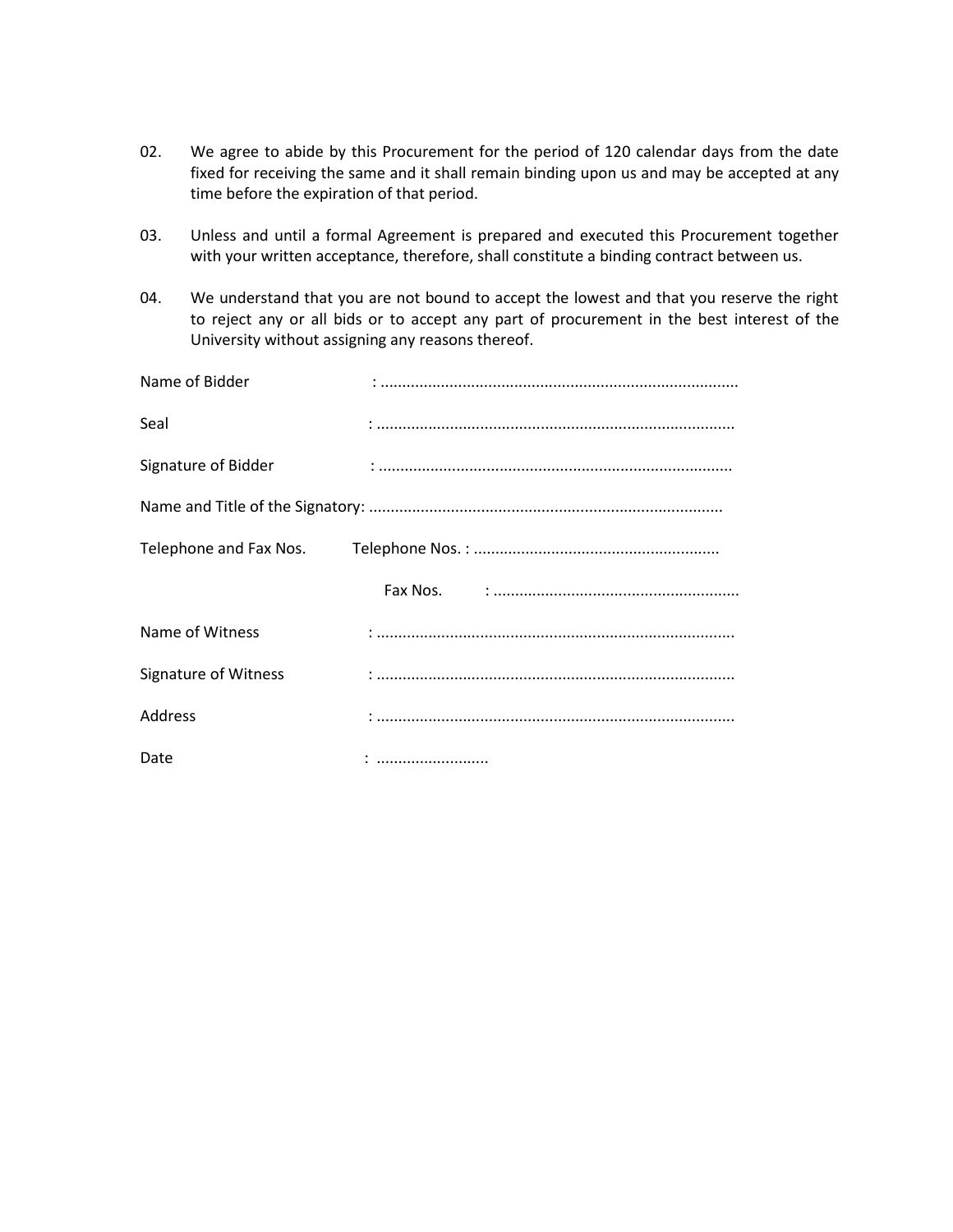#### **GENERAL TERMS AND CONDITIONS**

- [1] Bids should be addressed only to **the Chairman, University Procurement Committee, University of Peradeniya, and Peradeniya.**
- [2] Bids should be sent in duplicate with all the blanks in the document duly perfected, signed, and dated, as follows, in two separate sealed covers, distinctly marked accordingly, otherwise it is likely to be rejected.
	- *(a) ORIGINAL – SUPPLY OF UNIFORM MATERIALS FOR THE YEAR 2022*
	- *(b***)** *DUPLICATE – SUPPLY OF UNIFORM MATERIALS FOR THE YEAR 2022*

Both sealed envelopes should be enclosed in one securely sealed cover and should be forwarded by registered post or deposited in the **Official Tender Box** kept at the Registrar's Office of the University of Peradeniya addressed only to **the Chairman, University Procurement Committee, University of Peradeniya, Peradeniya** on or before **31/05/2022 at 1.00 p.m.**

If either the Original or the Duplicate document thereof is not received by the date and time specified, the bid shall not be accepted on any account. **Bids will be opened at 1.30 p.m. on 31/05/2022 (soon after the closing of the bid) at the Committee Room of the Senate building of the University of Peradeniya.**

The bidder or one representative is permitted to be present at the opening of the bids, immediately after the closing of bids, at which time, name of the bidder, amount of the bids, if discounts are declared in bid form or not, amount of the discount will be readout.

#### *Those who are obtaining the bidding documents from the University Website i.e[.www.pdn.ac.lk](http://www.pdn.ac.lk/) should send their documents along with a Bank Draft for the value of Rs. 3,500/= as a nonrefundable tender fee. If not the bid shall be rejected.*

- [3] Any alterations made in the bidding document must bear the signature of the bidder and all bids containing alterations not so signed shall be treated as informal and rejected.
- [4] Bids submitted in an illegible manner shall also be rejected.
- [5] **Qualification of a Bidder**
	- (a) All bidders shall possess the legal right to supply of goods under this procurement.
	- (b) All bidders shall produce a copy of the Business Registration/ Certificate of Incorporation ( if the bidder is a Company)
	- (c) Only the bidders who are doing business in the field of textile at least for the past three years shall only be qualified to submit the procurement.
	- (d) No bidder whose name is black listed at the Treasury shall be qualified to submit a bid.
	- (f) Any attempt on the part of the bidders or their agents to influence the Officials of the University in their favour by personal canvassing with the Officers concerned or any other party shall disqualify the bidders.

**………………………………………………………..**

**Seal and the signature of the bidder**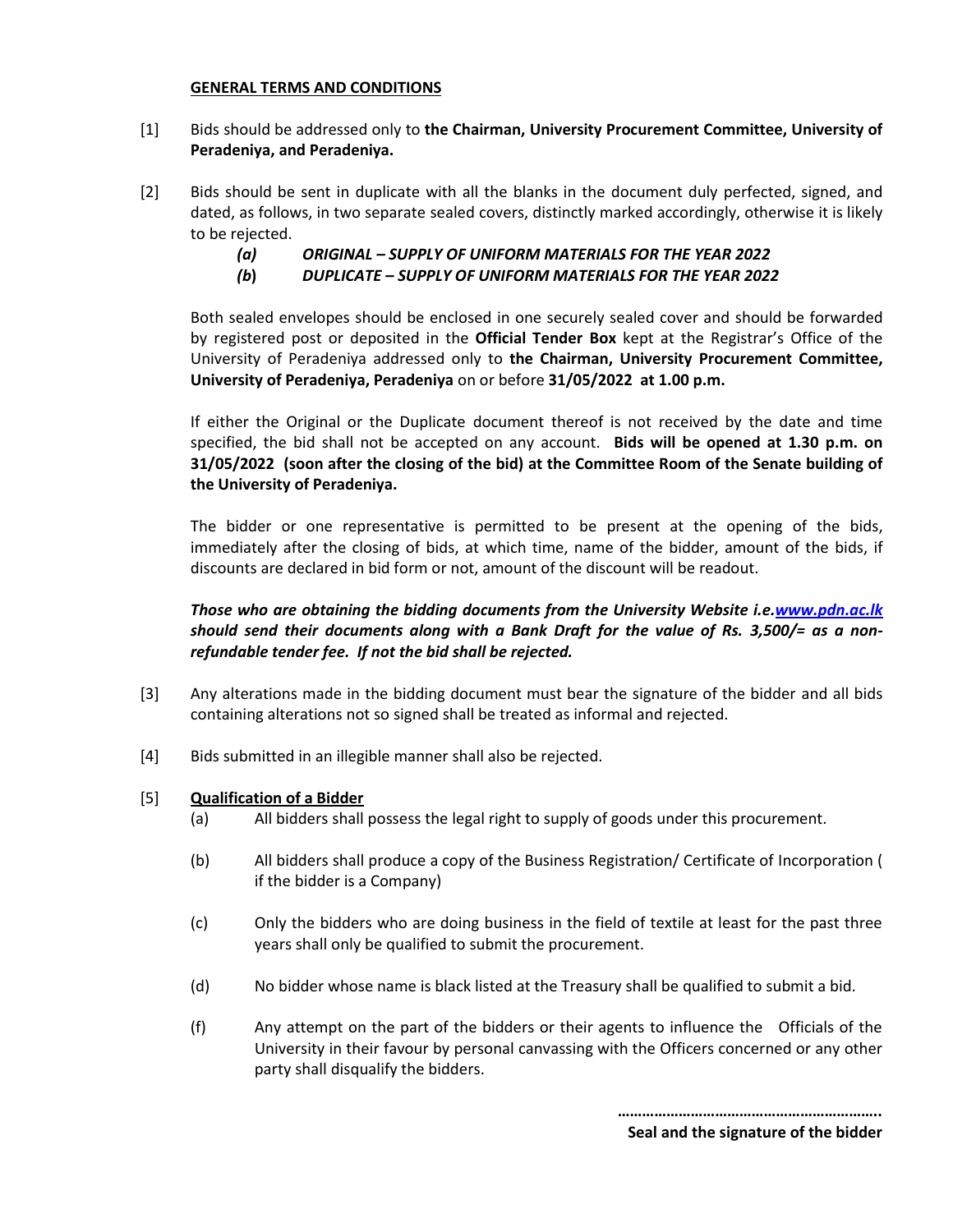#### [6] **Validity of quotation**

Quotations shall be valid only for 120 days from the date of closing of the procurement.

#### [7] **Liquidated Damages**

Uniform material to be supplied under this contract, in the case the supplier fails to supply items within the period specified and fails to replace any rejected quantity within the period allowed, liquidated damages at the rate of Rs. 250/= per day will be levied.

- [8] Clarifications may be sought on technical/Commercial aspects if felt necessary before deciding to place an order.
- [9] The Bidder shall undertake to supply materials according to the standard sample and/or/specifications.
- [10] The bidder shall quote only in Sri Lankan Rupees.
- [11] Bidders should be prepared to accept orders subject to the penalty clause for forfeiture of performance security in the event of default in supplies or failure to supply within the stipulated period or supply of poor-quality material.
- [12] Bidders may quote for all items in the list. However, bidders shall be limited to give their prices maximum only 3 (three) options for each item. All such options should be strictly conformed to the Cotton Polyester combination of 65%-35% which is more fully mentioned in the Schedule given in page 1 hereof. Bidders shall also be strictly advised not to quote prices for fully cotton or fully polyester materials or different combinations other than 65% - 35% requested by the University which is more fully mentioned in the Schedule given in the page 1 hereof. Such irregularities shall lead the procurement to be rejected.
- [13] The final acceptance of the procurement rests entirely with the University. The University of Peradeniya shall not bind itself to accept the lowest or any bid and it reserves the right of accepting or rejecting any of the Bids. The Bidders on their part should be prepared to carry out such portion of the supplies included in their bids as may be allotted to them.
- [14] The University of Peradeniya shall not be responsible for or pay any expenses or losses which may be incurred by the bidder in preparation of this bidding document.
- [15] The bid document consists of the following documents as a part of the Bid:

| 1. Bid submission Form                          | (Annexure I)   |
|-------------------------------------------------|----------------|
| 2. Price Schedule                               | (Annexure-II)  |
| 3. Documentary evidence to the standard quality | (Annexure-III) |
| 4. Covering letter                              | (Annexure-IV)  |
| 5. Specimen form for Performance Guarantee      | (Annexure V)   |
| 6. Specimen form of Bid Security                | (Annexure VI)  |
|                                                 |                |

- 7. Copy of the Business Registration/Certificate of Incorporation
- 8. Any other document.

 **………………………………………………………..**

 **Seal and the signature of the bidder**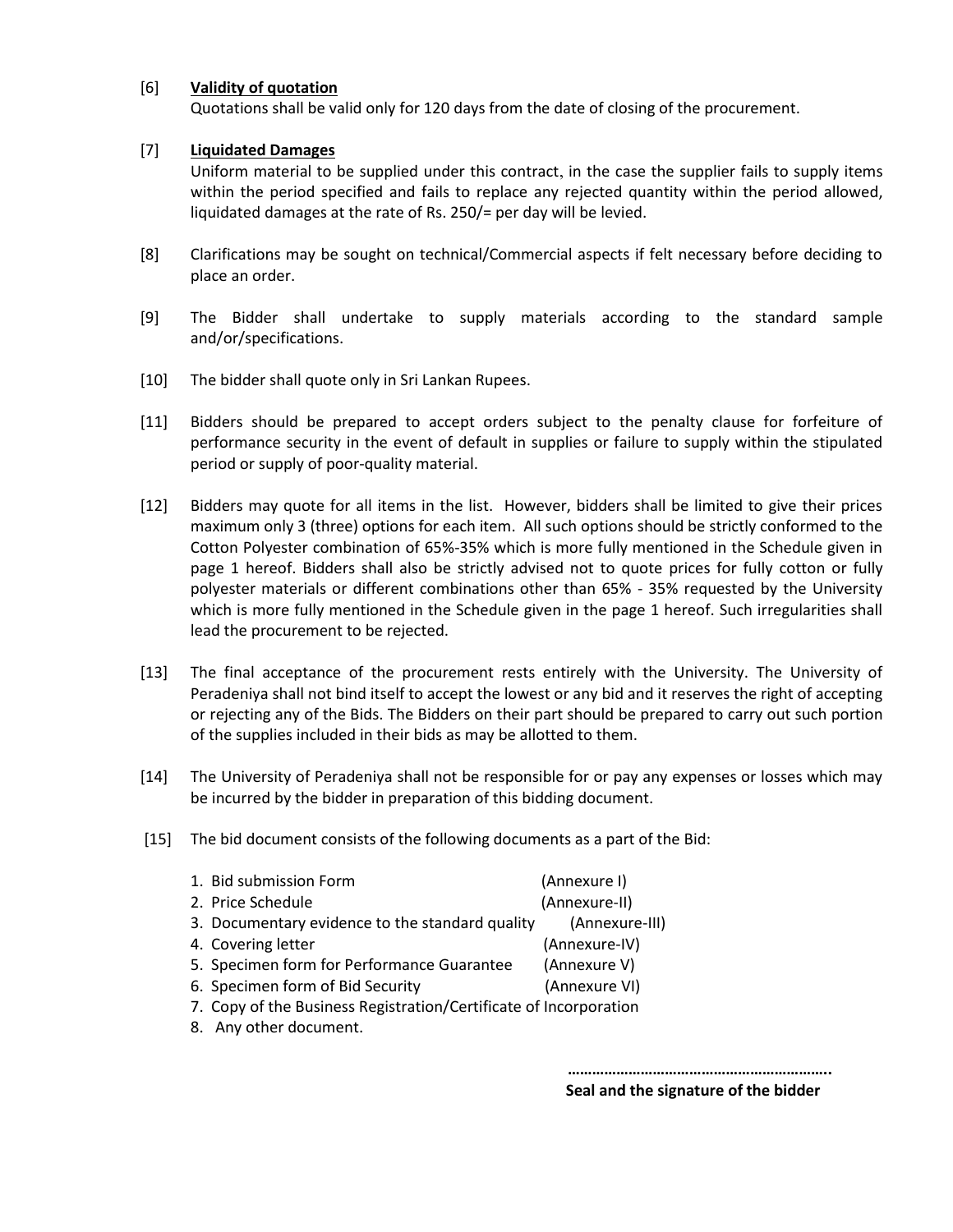- [16] The bidders shall send along with a covering letter (specimen of the covering letter is annexed hereto – Annexure-IV) the samples of the materials in one separate securely sealed cover addressed to the **"Deputy Bursar, Local Supplies of the University of Peradeniya"** before the closing date of the bid. Specimen saree sample for inspection is available at the University general stores. The samples of the material should be in the size of 36" x 36" and all samples should contain edge of the cloth which mentioned the country of origin, brand name, Roll size and material content of the cloth. In no circumstances, other than the sample number, the bidders shall write the personal name/business name of the bidder on the sample itself. Such irregularities shall once again lead the bid be rejected. For the item No. 12, full saree should be provided as the sample.
- [17] Minimum size of the roll should be 60 Mtrs. (if not in 60 Mtrs. roll ,please submit maximum size rolls)
- [18] The substantial responsive bids will be referred to the Technical Evaluation Committee along with the samples for further evaluation and recommendation and subsequently to the Procurement Committee for a decision.
- [19] Bid document should be firm and subject to no variation for fluctuation of prices.
- [20] The successful bidder will be notified by the registered post, the acceptation of his/her bid by the University. The successful bidder shall also execute an Agreement, for the due fulfilment of the contract within the period to be specified in the letter of acceptance. If the bidder within ten days of being noticed declines or fails to enter into an Agreement on the basis of the procurement and / or fails to submit the Performance Security bond referred to in paragraph **24** of these Conditions, his/her bid shall be rejected .
- [21] The official purchase order will be placed with the successful bidder after submitting the Performance Security referred to in paragraph **24** of the conditions.
- [22] Duly priced copies of the Schedule of prices/rates shall signed by the bidder be submitted along with the documents. Any alterations made in the quotations must bear the signature of the bidder and all bids containing alterations not so signed shall be treated as informal and rejected.

#### [23] **Bid Security**

The bids shall be accompanied by a first written request on-demand irrevocable unconditional **Bid Security for an amount of 1% of the bid value** obtained from a bank approved by the Central Bank of Sri Lanka valid up to **30/09/2022** written in favour of the **Vice-Chancellor, the University of Peradeniya** or a receipt obtained from the Shroff, University of Peradeniya after making a cash payment for an amount as explained above.(Insurance Bond will not be accepted). All bids send without the Bid Security shall be treated as informal and be rejected.

#### [24] **Goods Delivery Period**

Maximum period of Goods delivery should be 112 days from the date of the Indent.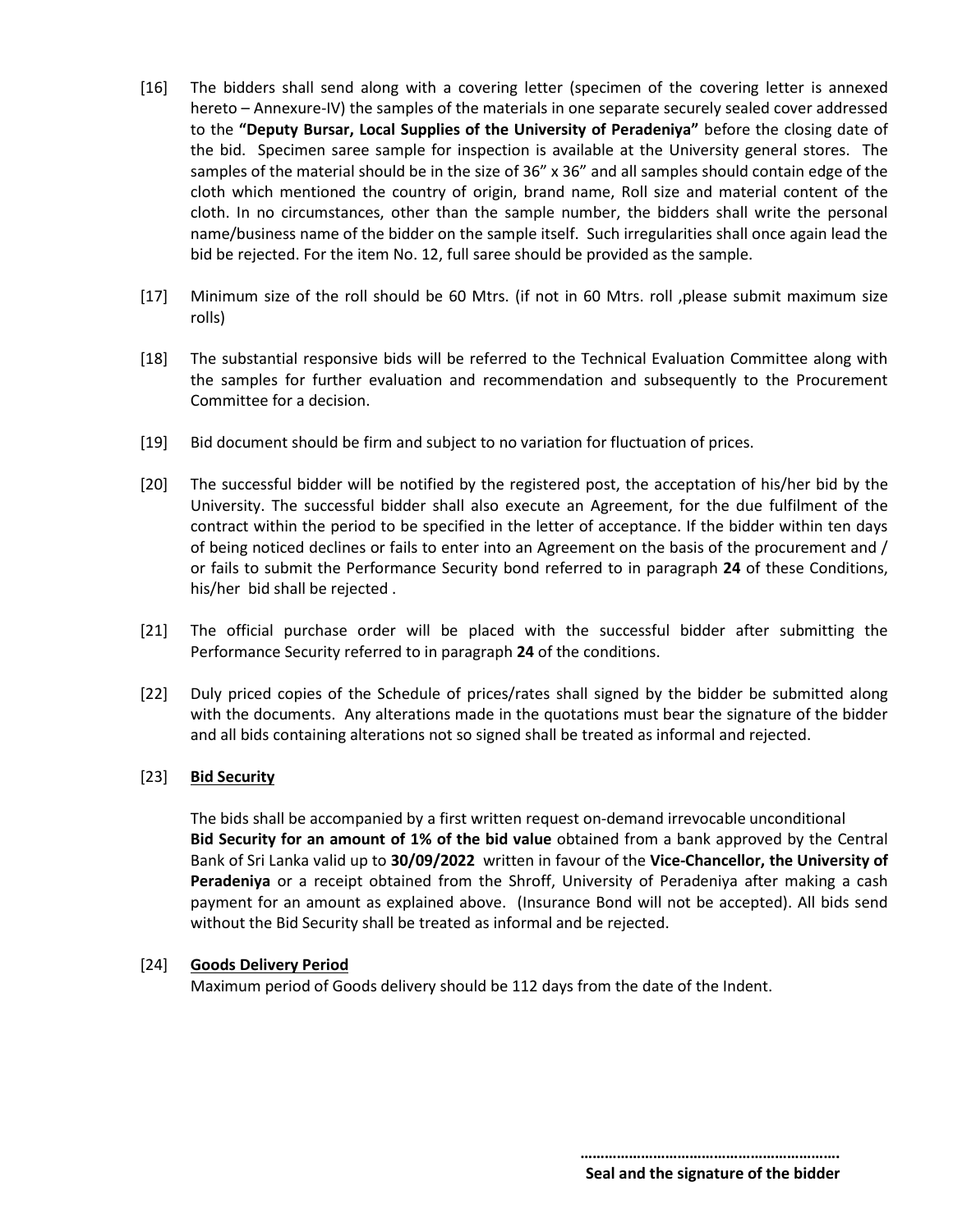#### **Performance Security:**

[25] **Before a formal Agreement is signed, the successful bidder shall be required to furnish a Performance Security for 10% of the contract sum from an approved Bank (Insurance Bond will not be accepted) in the name of the Vice-Chancellor, University of Peradeniya, Peradeniya and to mortgage and hypothecate the same to the Vice-Chancellor, University of Peradeniya as security with an approved Bank in favour of the Vice-Chancellor, University of Peradeniya for the validity period of 160 days for the due and satisfactory completion of the contract and for the payment of all claims to which the Vice-Chancellor, University of Peradeniya may be entitled under the provisions of the Agreement to be entered into.** 

#### **Forfeiture of Performance Security**:

- [26] (a) The Uniform Material which will be supplied should strictly be conformed to the quality and the colour of the sample submitted. The materials supplied will be subjected to the quality and colour test and if they are found to be not in par with the sample the order shall be rejected and the Performance Security shall be forfeited to the University. The University shall not be responsible for paying any expenses or losses incurred by the supplier/s in supplying of inferior quality materials or different colour.
	- (b) In cases where a successful bidder, after having made partial supplies fails to fulfil the contracts in full, all or any of the materials not supplied may at the discretion of the university authority, be purchased by means of another procurement/quotations or by negotiation or form the next higher bidder who had offered to supply already and the loss, if any, caused to the University shall thereby together with such sums as may be fixed by the University towards the damages, be recovered from the defaulting bidder by forfeiting the performance security.
- [27] Any other information may be obtained from the **Deputy Bursar/Local Supplies, University of Peradeniya** on any working day between 9.00 a.m. and 4.00 p.m. T'phone No. 081- 2392409/2392417.
- [28] The bidder shall indicate the amount of VAT, separately in the bidding document, in addition to the net value of the bids, along with the VAT Registration number. If the bidder is not registered for VAT, the net value of the bids should be indicated in the bidding documents and a letter obtained from the Commissioner of Inland Revenue Department certifying that the bidder has not registered for VAT, should be attached with the bid documents. **If the bidder has not indicated the VAT Registration Number or not submitted a letter obtained from the Department of Inland Revenue bids shall not be considered for evaluation and shall be rejected.**
- [29] Please note to send your documents with all the annexures set out in the clause 16 above. Bids without annexures shall be rejected.
- [30] The University Procurement Committee reserves the right to reject any or all bids received in this connection, or altogether cancel this procurement. The decision of the University Procurement Committee shall be final and conclusive.

 **………………………………………………………. Seal and the signature of the bidder**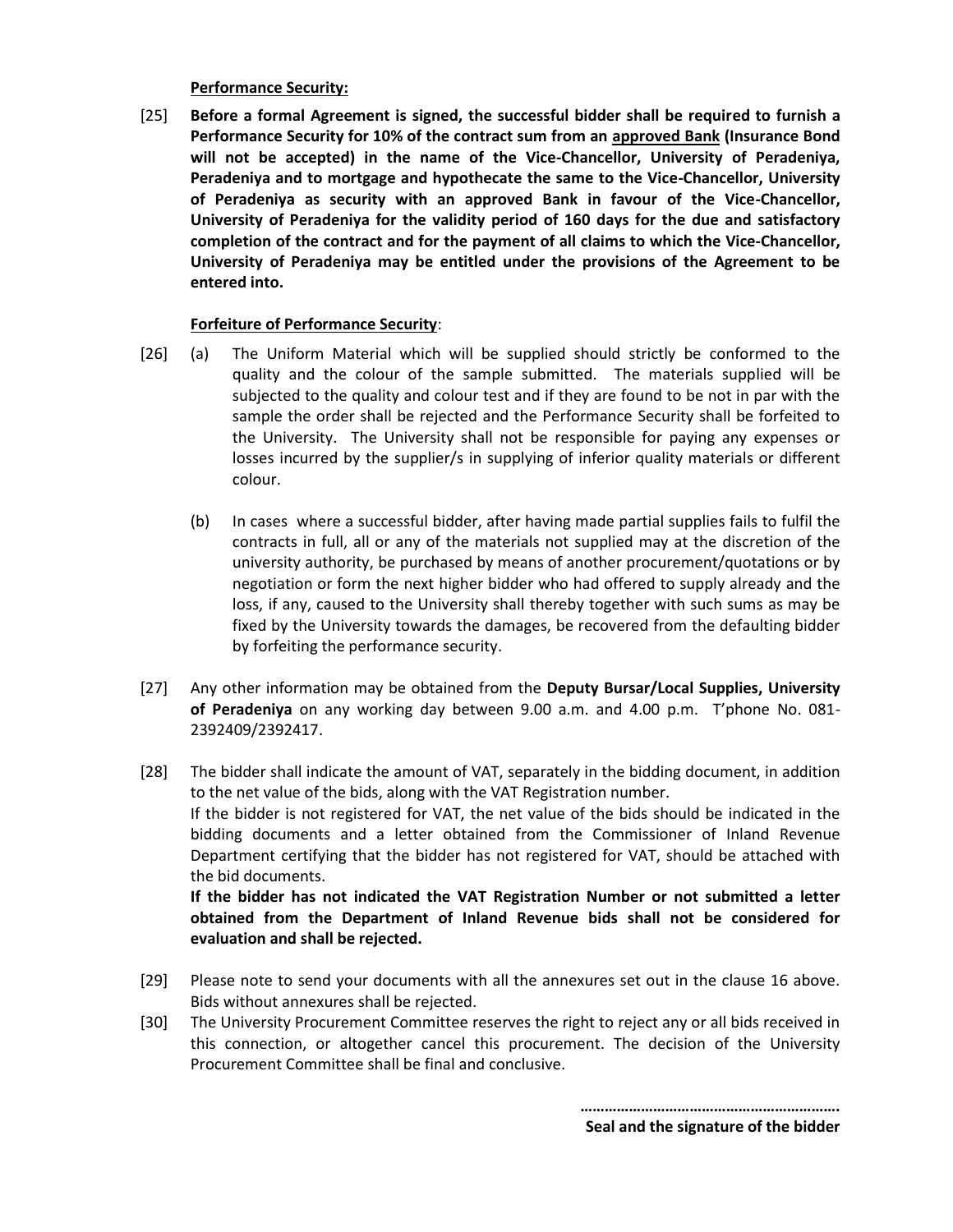#### **PRICE LIST**

| Item                          | Qty                                                                                            | Sample   | <b>Unit Price</b> | <b>VAT</b> | <b>Unit price</b> | Price in words  | <b>Total</b>                         |
|-------------------------------|------------------------------------------------------------------------------------------------|----------|-------------------|------------|-------------------|-----------------|--------------------------------------|
|                               |                                                                                                | 1. A     |                   |            |                   |                 |                                      |
| 1.<br>(65%-35%) Width 45"     |                                                                                                | 1. B     |                   |            |                   |                 |                                      |
|                               |                                                                                                | 1. C     |                   |            |                   |                 |                                      |
|                               | 230 M                                                                                          | 2. A     |                   |            |                   |                 |                                      |
| Shirting (65%-35%) Width 45"  |                                                                                                | 2. B     |                   |            |                   |                 |                                      |
|                               |                                                                                                | 2. C     |                   |            |                   |                 |                                      |
| Light Purple Polyester Cotton | 1,100M                                                                                         | 3. A     |                   |            |                   |                 |                                      |
|                               |                                                                                                | 3. B     |                   |            |                   |                 |                                      |
|                               |                                                                                                | 3. C     |                   |            |                   |                 |                                      |
|                               |                                                                                                |          |                   |            |                   |                 |                                      |
|                               | White Polyester Cotton Shirting<br>Light Blue Polyester Cotton<br>Shirting (65%-35%) Width 45" | 10,100 M | No.               |            | 8%                | <b>With VAT</b> | Seal and the signature of the bidder |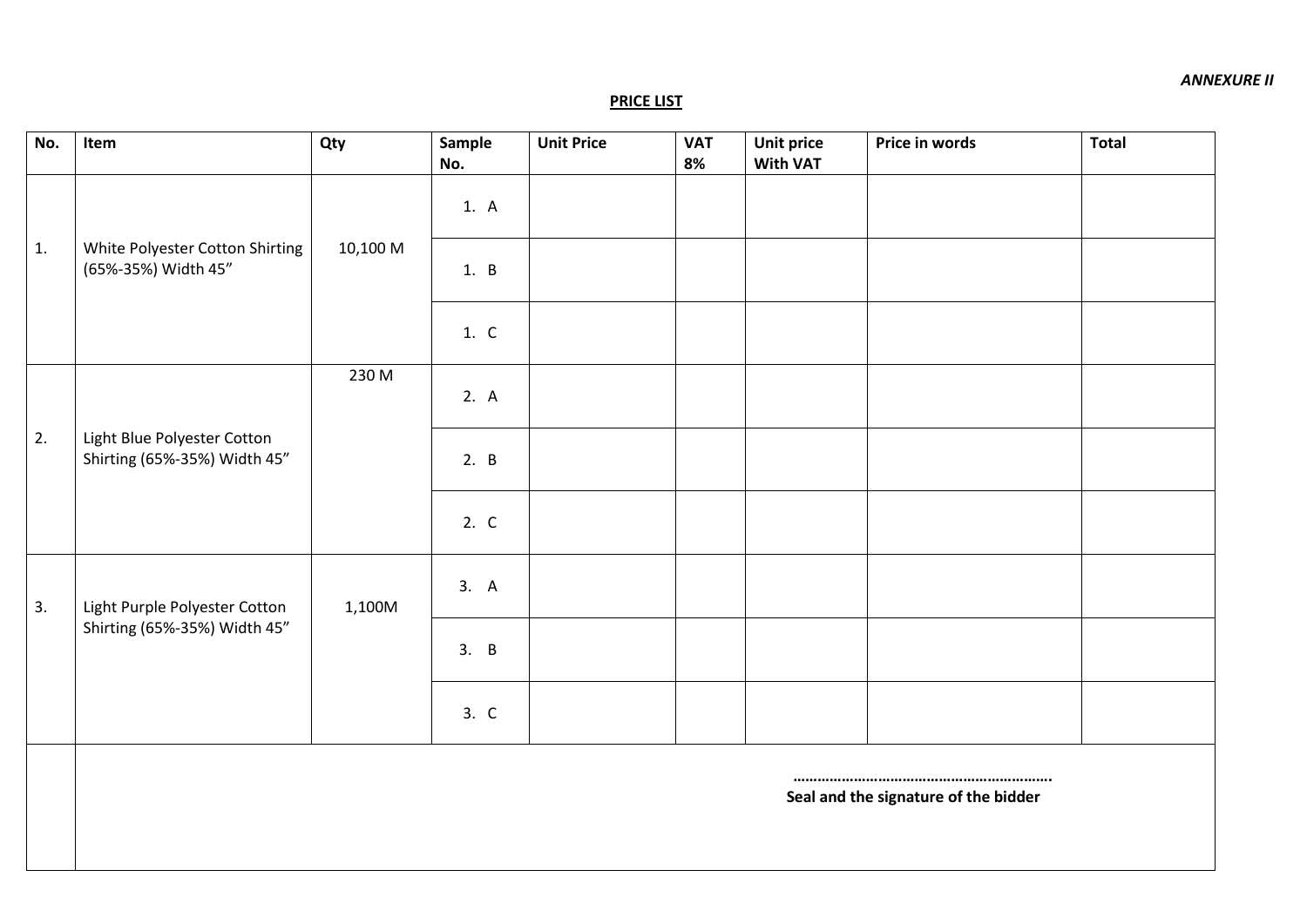| 4. | White Drill - Width 60"                                            |         | 4. A |  |  |                                      |
|----|--------------------------------------------------------------------|---------|------|--|--|--------------------------------------|
|    |                                                                    | 1,500 M | 4. B |  |  |                                      |
|    |                                                                    |         | 4. C |  |  |                                      |
| 5. | Blue Drill - Width 60"                                             | 220 M   | 5. A |  |  |                                      |
|    |                                                                    |         | 5. B |  |  |                                      |
|    |                                                                    |         | 5. C |  |  |                                      |
|    |                                                                    |         | 6. A |  |  |                                      |
| 6. | White Synthetic - Width 60"                                        | 600 M   | 6. B |  |  |                                      |
|    |                                                                    |         | 6. C |  |  |                                      |
| 7. | Dark Blue Polyester Cotton                                         |         | 7. A |  |  |                                      |
|    | Trouser material (65%-35%)<br>Width 60" (For Security<br>Officers) | 2000 M  | 7. B |  |  |                                      |
|    |                                                                    |         | 7. C |  |  |                                      |
|    |                                                                    |         |      |  |  | Seal and the signature of the bidder |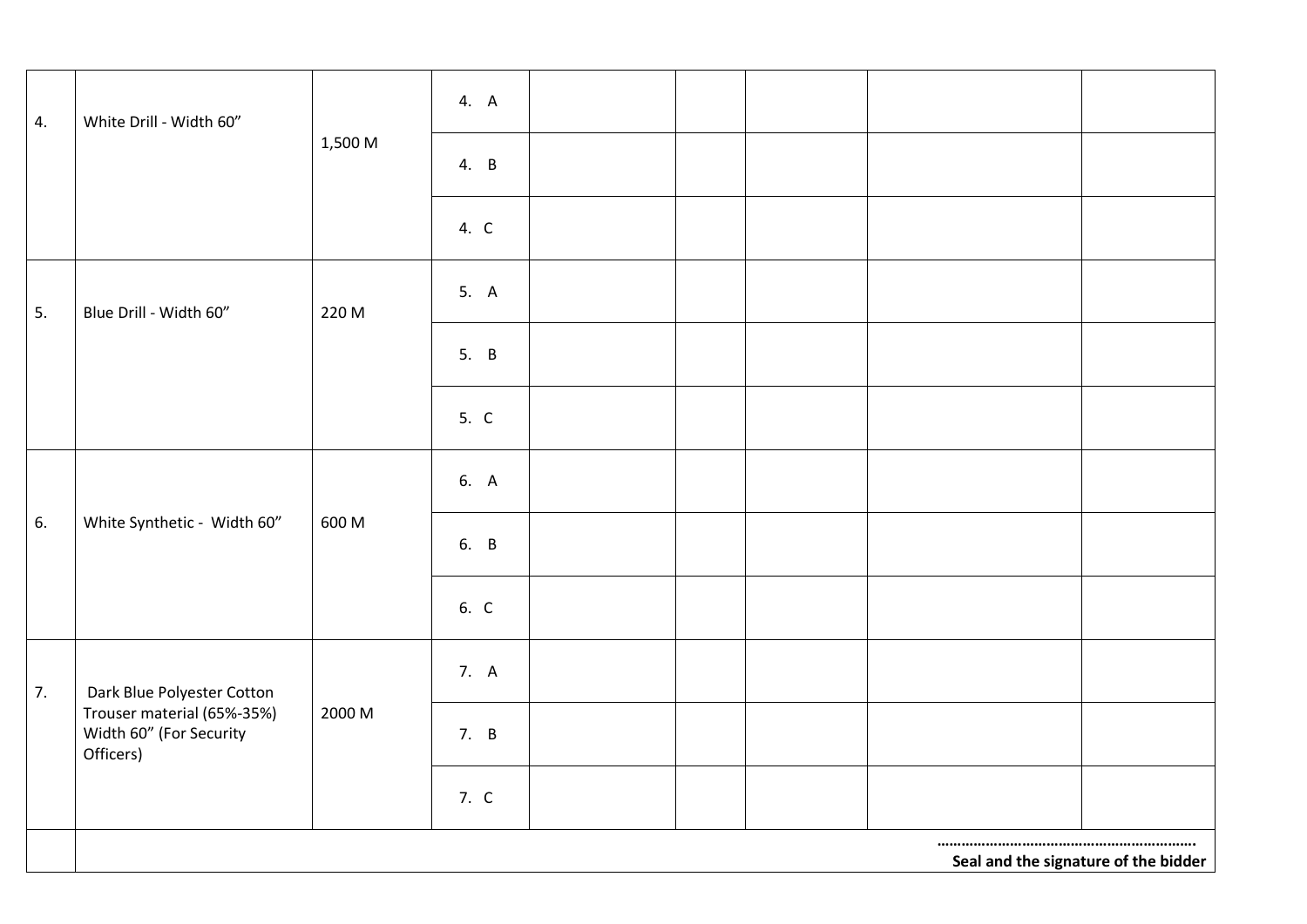|     | <b>Black Polyester Cotton Trouser</b><br>material (65%-35%) Width 60"  |         | 8. A               |  |  |  |
|-----|------------------------------------------------------------------------|---------|--------------------|--|--|--|
| 8.  |                                                                        | 3,400 M | 8. B               |  |  |  |
|     |                                                                        |         | 8. C               |  |  |  |
|     |                                                                        |         | 9. A               |  |  |  |
| 9.  | Light Grey Polyester Cotton<br>Trouser material (65%-35%)<br>Width 60" | 620 M   | 9. B               |  |  |  |
|     |                                                                        |         | 9. C               |  |  |  |
|     |                                                                        |         | $\overline{10.}$ A |  |  |  |
|     |                                                                        |         |                    |  |  |  |
| 10. | White Rado - Width 60"                                                 | 10 M    | 10. B              |  |  |  |
|     |                                                                        |         | 10. C              |  |  |  |
| 11. | White Drill with Dark Blue<br>Stripes - Width 36" (for<br>Nurses)      | 90 M    | 11. A              |  |  |  |
|     |                                                                        |         | 11. B              |  |  |  |
|     |                                                                        |         |                    |  |  |  |
|     |                                                                        |         | 11. C              |  |  |  |
|     |                                                                        |         |                    |  |  |  |

**………………………………………………………. Seal and the signature of the bidder**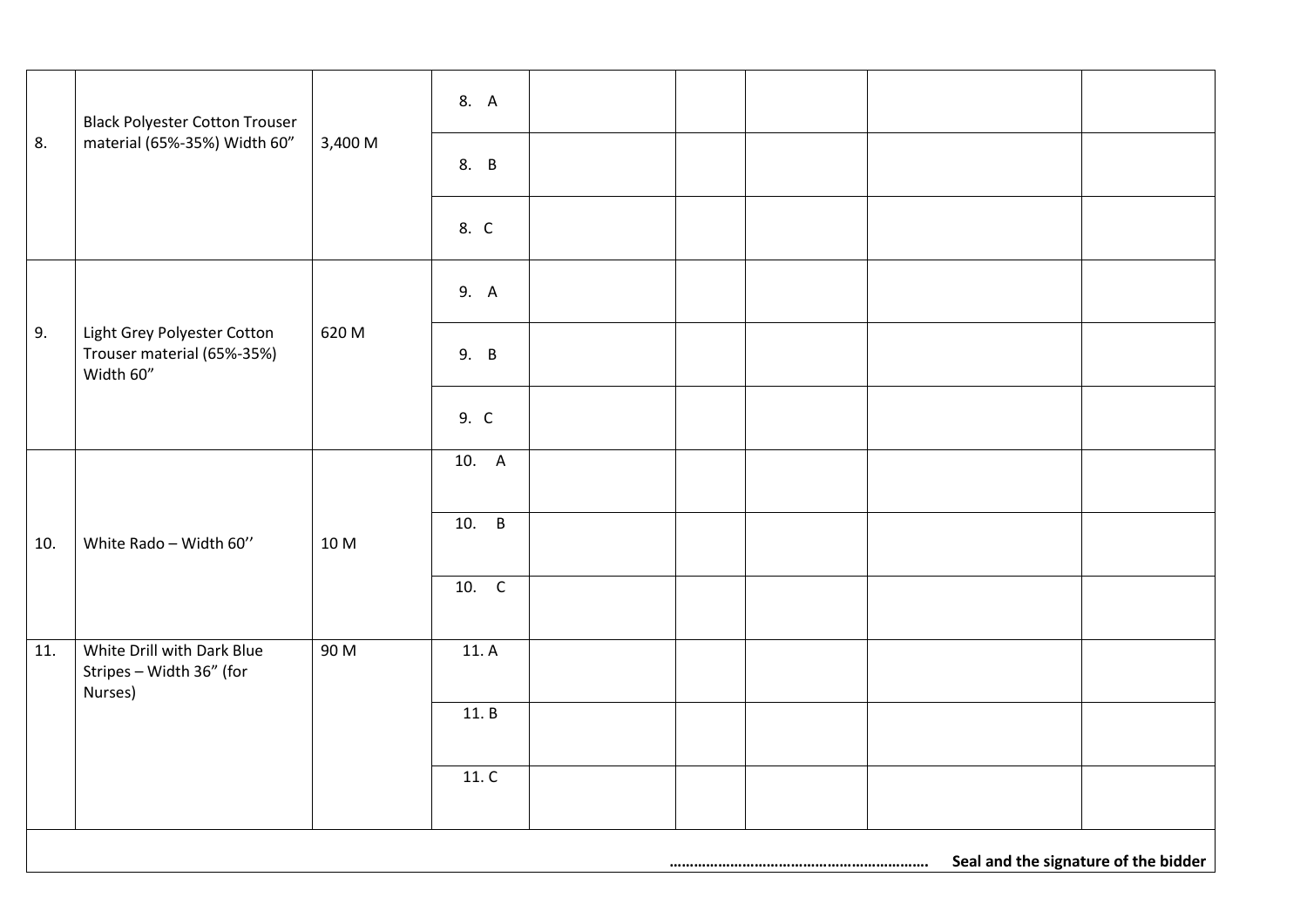| 12.               | Light Beige colour Saree with                        | 249 Nos   | 12.A |  |  |  |
|-------------------|------------------------------------------------------|-----------|------|--|--|--|
|                   | Jacket Piece - (6 Yrds)                              |           |      |  |  |  |
|                   | $\triangleright$ Ends per inch: 54                   |           |      |  |  |  |
|                   |                                                      |           | 12.B |  |  |  |
|                   | Picks per inch: 56-58                                |           |      |  |  |  |
|                   |                                                      |           |      |  |  |  |
|                   | > Trend/Yarn Count: 2/60                             |           | 12.C |  |  |  |
|                   |                                                      |           |      |  |  |  |
|                   | Saree width: $47^{\prime\prime} - 48^{\prime\prime}$ |           |      |  |  |  |
|                   | Saree length : 6.25 m                                |           |      |  |  |  |
|                   | (With jacket piece)                                  |           |      |  |  |  |
|                   |                                                      |           |      |  |  |  |
|                   | > Pensile Size: 3"                                   |           |      |  |  |  |
|                   |                                                      |           |      |  |  |  |
|                   | $\triangleright$ Headpiece design with               |           |      |  |  |  |
|                   | simple white color                                   |           |      |  |  |  |
|                   | thread lines only                                    |           |      |  |  |  |
|                   |                                                      |           |      |  |  |  |
|                   | Defect liability period: 3 Months                    |           |      |  |  |  |
| $\overline{13}$   | White Apron                                          | 26 Nos    | 13.A |  |  |  |
|                   |                                                      |           |      |  |  |  |
|                   |                                                      |           | 13.B |  |  |  |
|                   |                                                      |           |      |  |  |  |
|                   |                                                      |           | 13.C |  |  |  |
|                   |                                                      |           |      |  |  |  |
| $\overline{14}$ . | Leather Black Shoes for                              | 211 Pairs | 14.A |  |  |  |
|                   | <b>Security Officers</b>                             |           |      |  |  |  |
| 15.               | <b>Bark Blue Cotton Socks for</b>                    | 404 Pairs | 15.A |  |  |  |
|                   | <b>Security Officers</b>                             |           |      |  |  |  |
| 16.               | Protective Shoes - A (Pairs of                       | 221 Pairs | 16.A |  |  |  |
|                   | protective shoes with soles                          |           |      |  |  |  |
|                   | resistant to acid and oxidative                      |           |      |  |  |  |
|                   | agents)                                              |           |      |  |  |  |
| 17.               | Protective Shoes - B (pair of                        | 38 Pairs  | 17.A |  |  |  |
|                   | protective shoes with soles                          |           |      |  |  |  |
|                   |                                                      |           |      |  |  |  |
|                   |                                                      |           |      |  |  |  |
|                   | having good electrical<br>insulation properties)     |           |      |  |  |  |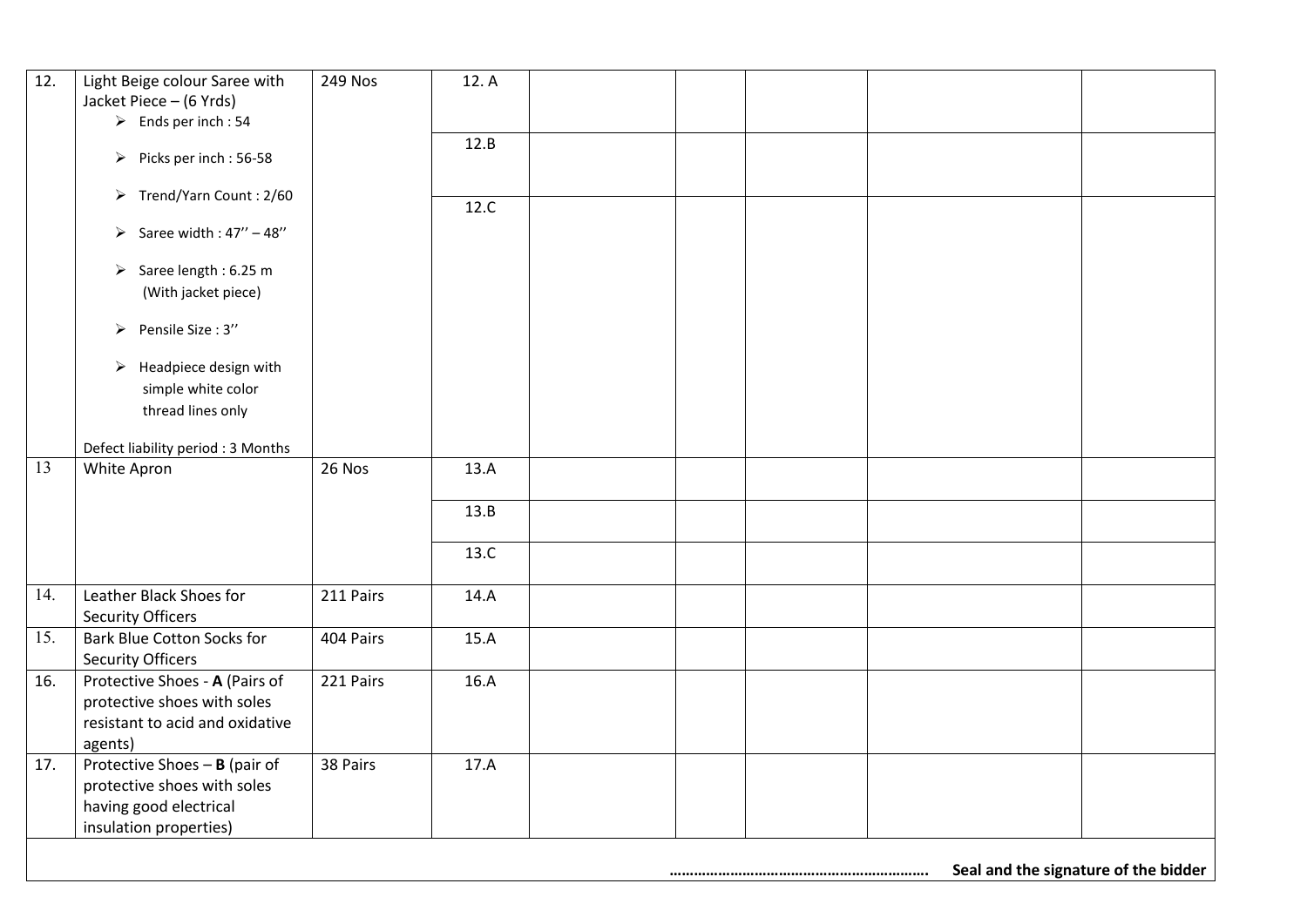| 18.              | Protective Shoes - C (Pairs of<br>waterproof shoes which would<br>also protect them from<br>attracting by serpents) | 101 Pairs | 18.A |  |  |  |  |  |
|------------------|---------------------------------------------------------------------------------------------------------------------|-----------|------|--|--|--|--|--|
| <b>TOTAL</b>     |                                                                                                                     |           |      |  |  |  |  |  |
| Discount if any  |                                                                                                                     |           |      |  |  |  |  |  |
| <b>NET TOTAL</b> |                                                                                                                     |           |      |  |  |  |  |  |

**Please refer to Item No. 12 of the General Terms and Condition**

**Name, Address, and Contact Number of the Bidder: ……………………………….**

**Date: ………………………………….. Signature: ………………………………**

 **Company Seal:**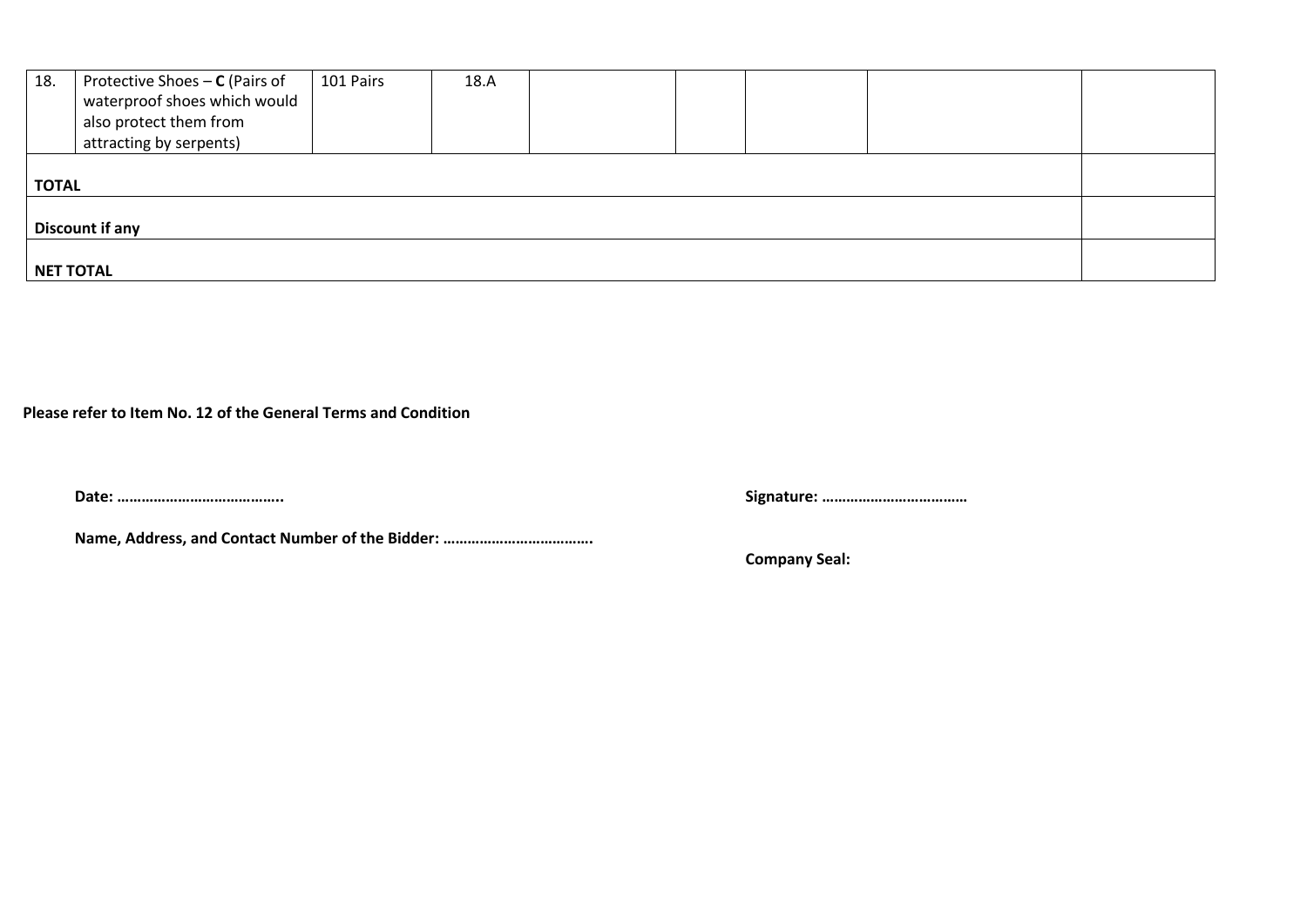# **List of conformity of sample specification**

| <b>Item Specifications</b> |                                                               |          |               |     | Conformity               |                                                                                         |
|----------------------------|---------------------------------------------------------------|----------|---------------|-----|--------------------------|-----------------------------------------------------------------------------------------|
| No.                        | <b>Description</b>                                            | Qty      | Sample<br>No. | Yes | If No, Bidder's response | <b>Brand Name, Country of Manufacture,</b><br>roll size & material content of the cloth |
|                            |                                                               | 10,100 M | 1. A          |     |                          |                                                                                         |
| 1.                         | White Polyester Cotton Shirting<br>(65%-35%) Width 45"        |          | 1. B          |     |                          |                                                                                         |
|                            |                                                               |          | 1. C          |     |                          |                                                                                         |
|                            |                                                               | 230 M    | 2. A          |     |                          |                                                                                         |
| 2.                         | Light Blue Polyester Cotton Shirting<br>(65%-35%) Width 45"   |          | 2. B          |     |                          |                                                                                         |
|                            |                                                               |          | 2. C          |     |                          |                                                                                         |
|                            | Light purple Polyester Cotton Shirting<br>(65%-35%) Width 45" | 1,100 M  | 3. A          |     |                          |                                                                                         |
| 3.                         |                                                               |          | 3. B          |     |                          |                                                                                         |
|                            |                                                               |          | 3. C          |     |                          |                                                                                         |
|                            |                                                               |          |               |     |                          | Seal and the signature of the bidder                                                    |
|                            |                                                               |          |               |     |                          |                                                                                         |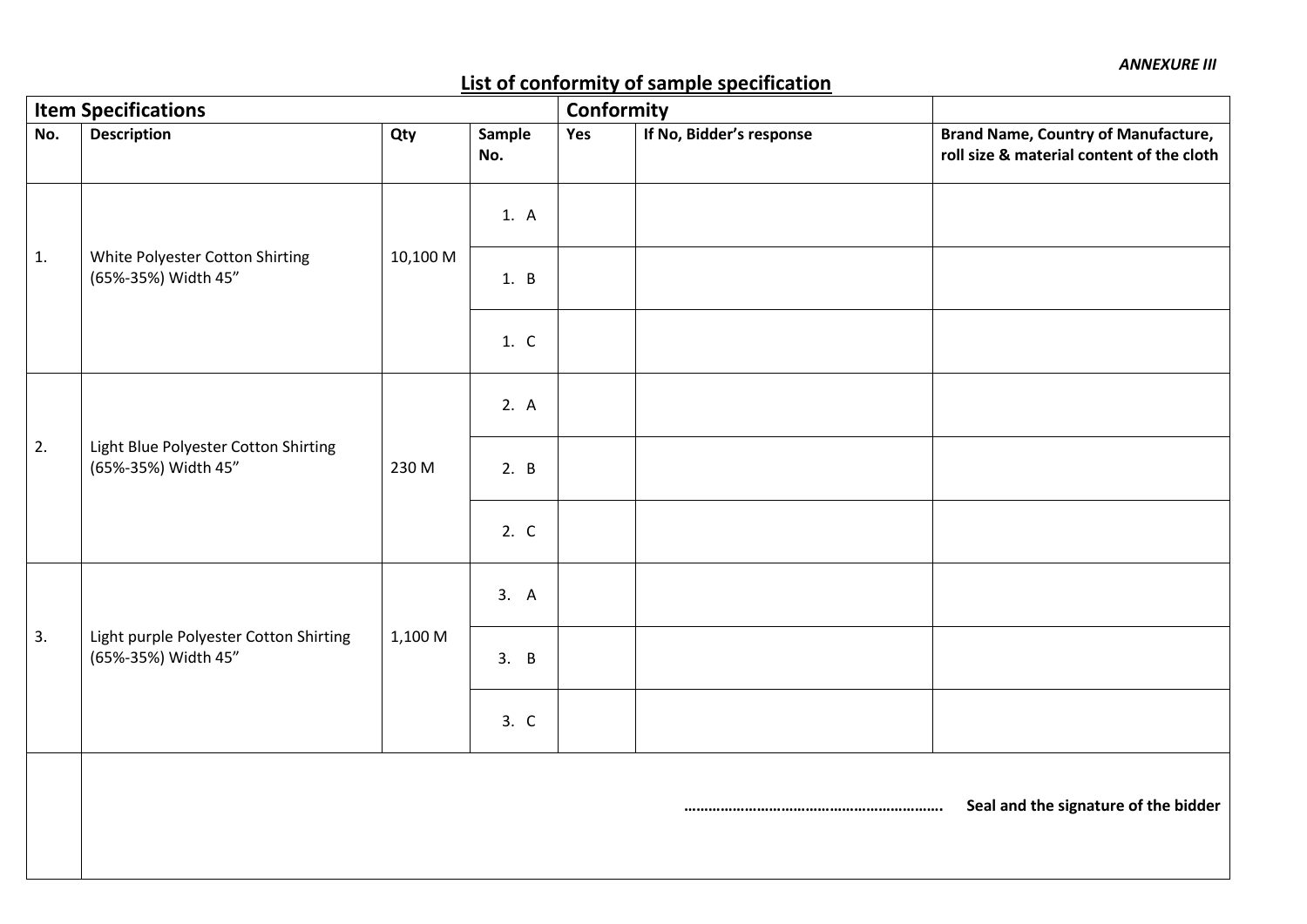|     | <b>Item Specifications</b>                                         |         |               | Conformity |                          |                                                                                         |
|-----|--------------------------------------------------------------------|---------|---------------|------------|--------------------------|-----------------------------------------------------------------------------------------|
| No. | <b>Description</b>                                                 | Qty     | Sample<br>No. | Yes        | If No, Bidder's response | <b>Brand Name, Country of Manufacture,</b><br>roll size & material content of the cloth |
| 4.  | White Drill - Width 60"                                            | 1,500 M | 4. A          |            |                          |                                                                                         |
|     |                                                                    |         | 4. B          |            |                          |                                                                                         |
|     |                                                                    |         | 4. C          |            |                          |                                                                                         |
|     |                                                                    |         | 5. A          |            |                          |                                                                                         |
| 5.  | Blue Drill - Width 60"                                             | 220 M   | 5. B          |            |                          |                                                                                         |
|     |                                                                    |         | 5. C          |            |                          |                                                                                         |
|     | White Synthetic - Width 60"                                        | 600 M   | 6. A          |            |                          |                                                                                         |
| 6.  |                                                                    |         | 6. B          |            |                          |                                                                                         |
|     |                                                                    |         | 6. C          |            |                          |                                                                                         |
|     |                                                                    | 2,000 M | 7. A          |            |                          |                                                                                         |
| 7.  | Dark Blue Polyester Cotton Trouser<br>Material (65%-35%) Width 60" |         | 7. B          |            |                          |                                                                                         |
|     |                                                                    |         | 7. C          |            |                          |                                                                                         |
|     |                                                                    |         |               |            |                          |                                                                                         |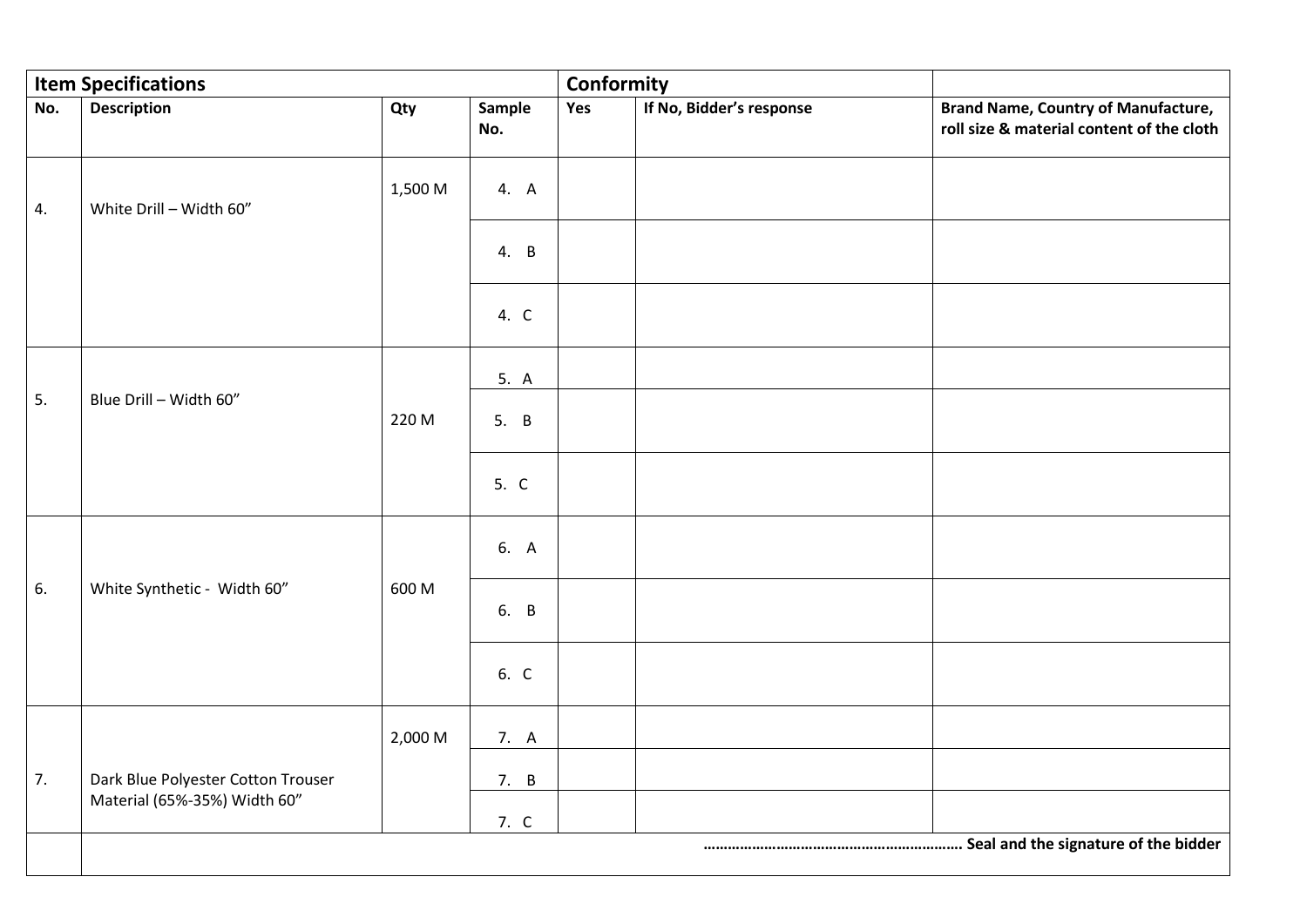|     | <b>Item Specifications</b>                                          |               |               | Conformity |                          |                                                                                         |
|-----|---------------------------------------------------------------------|---------------|---------------|------------|--------------------------|-----------------------------------------------------------------------------------------|
| No. | <b>Description</b>                                                  | Qty           | Sample<br>No. | Yes        | If No, Bidder's response | <b>Brand Name, Country of Manufacture,</b><br>roll size & material content of the cloth |
| 8.  | <b>Black Polyester Cotton Trouser material</b>                      | 3,400 M       | 8. A          |            |                          |                                                                                         |
|     | (65%-35%) Width 60"                                                 |               | 8. B          |            |                          |                                                                                         |
|     |                                                                     |               | 8. C          |            |                          |                                                                                         |
|     |                                                                     |               |               |            |                          |                                                                                         |
|     | Light Grey Polyester Cotton Trouser<br>material (65%-35%) Width 60" |               | 9. A          |            |                          |                                                                                         |
| 9.  |                                                                     | 620 M         | 9. B          |            |                          |                                                                                         |
|     |                                                                     |               | 9. C          |            |                          |                                                                                         |
|     | White Rado - Width 60"                                              | 10. A<br>10 M |               |            |                          |                                                                                         |
| 10. |                                                                     |               |               |            |                          |                                                                                         |
|     |                                                                     |               | 10. B         |            |                          |                                                                                         |
|     |                                                                     |               | 10. C         |            |                          |                                                                                         |
|     |                                                                     |               |               |            |                          |                                                                                         |
|     |                                                                     |               |               |            |                          |                                                                                         |
|     |                                                                     |               |               |            |                          | Seal and the signature of the bidder                                                    |
|     |                                                                     |               |               |            |                          |                                                                                         |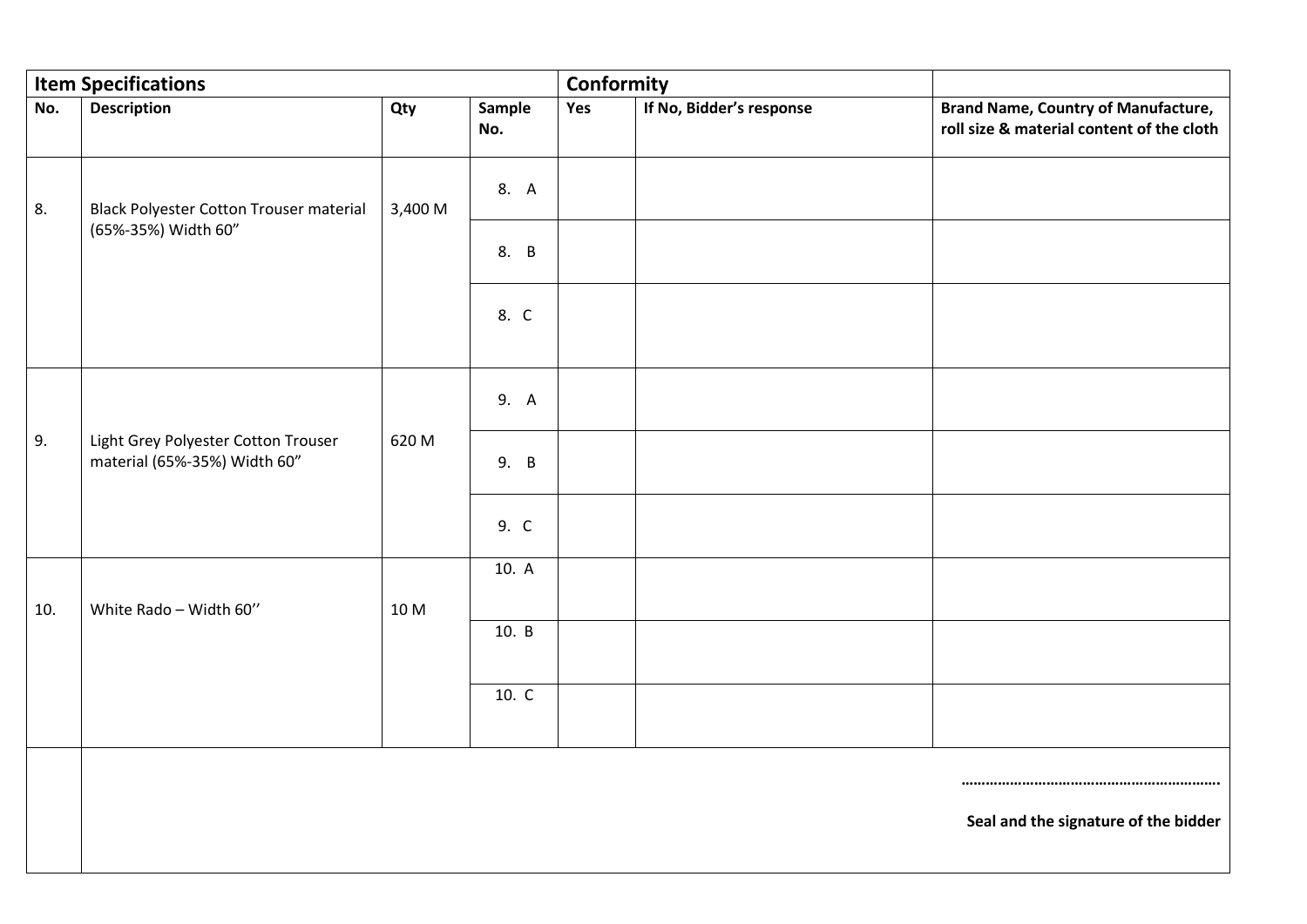|     | <b>Item Specifications</b>                                     |          |               | Conformity |                          |                                                                                         |
|-----|----------------------------------------------------------------|----------|---------------|------------|--------------------------|-----------------------------------------------------------------------------------------|
| No. | <b>Description</b>                                             | Qty      | Sample<br>No. | Yes        | If No, Bidder's response | <b>Brand Name, Country of Manufacture,</b><br>roll size & material content of the cloth |
|     |                                                                |          | 11. A         |            |                          |                                                                                         |
| 11. | White Drill with Dark Blue Stripes -<br>Width 36" (for Nurses) | 90 M     | 11. B         |            |                          |                                                                                         |
|     |                                                                |          | 11. C         |            |                          |                                                                                         |
| 12. | Light Beige colour Saree with Jacket<br>Piece $-$ (6 Yrds)     | 249 Nos. | 12. A         |            |                          |                                                                                         |
|     |                                                                |          | 12. B         |            |                          |                                                                                         |
|     |                                                                |          | 12. C         |            |                          |                                                                                         |
| 13. | White Apron                                                    | 26 Nos.  | 13.A          |            |                          |                                                                                         |
|     |                                                                |          | 13.B          |            |                          |                                                                                         |
|     |                                                                |          | 13.C          |            |                          |                                                                                         |

 **………………………………………………………. Seal and the signature of the bidder**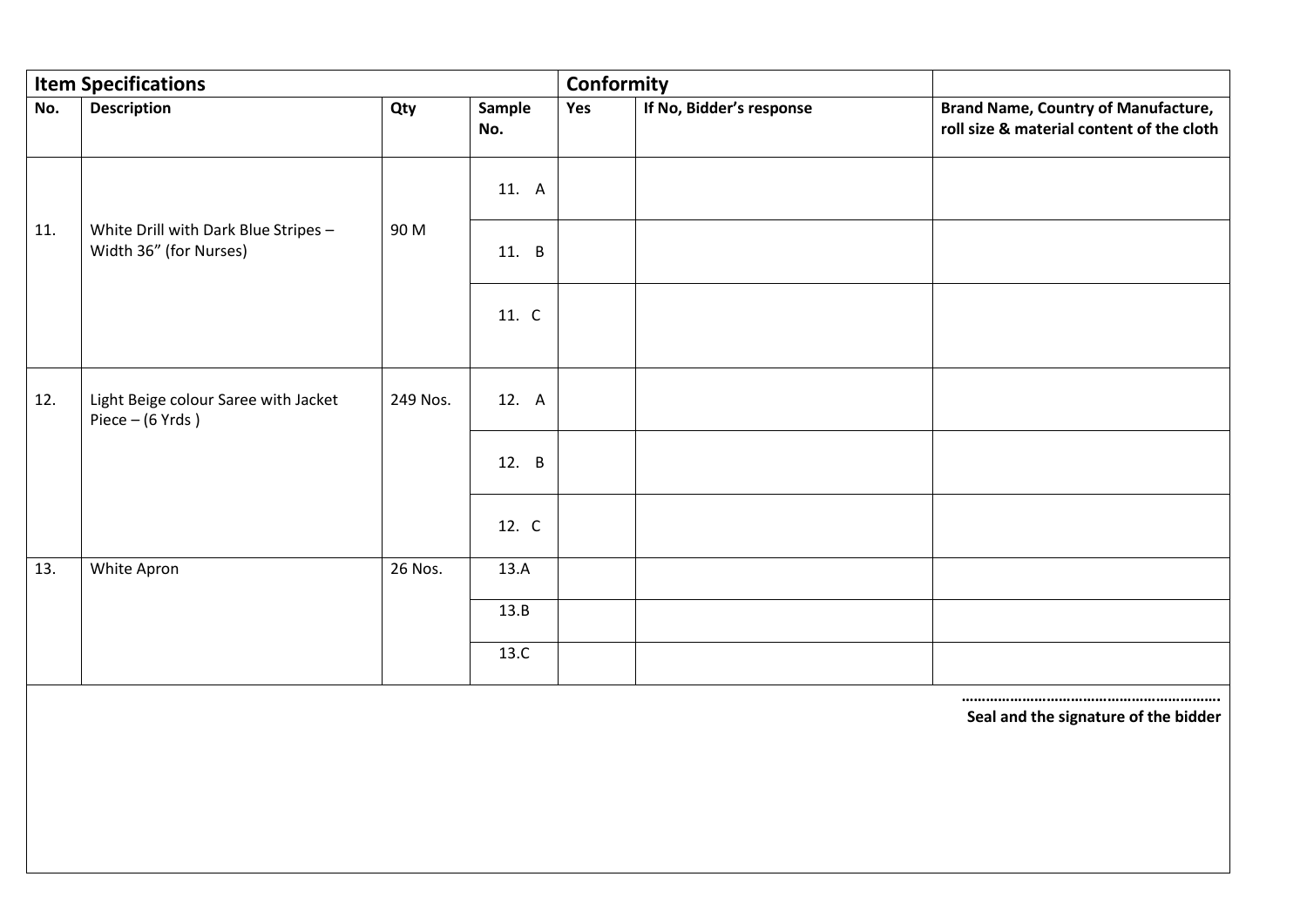| <b>Item Specifications</b> |                                                                                                                     |           |               |     | Conformity               |                                                                                         |
|----------------------------|---------------------------------------------------------------------------------------------------------------------|-----------|---------------|-----|--------------------------|-----------------------------------------------------------------------------------------|
| No.                        | <b>Description</b>                                                                                                  | Qty       | Sample<br>No. | Yes | If No, Bidder's response | <b>Brand Name, Country of Manufacture,</b><br>roll size & material content of the cloth |
| 14.                        | Letter Black Shoes for Security Officers                                                                            | 211 Pairs | 14.A          |     |                          |                                                                                         |
| 15.                        | Bark Blue Cotton Socks for Security<br>Officers                                                                     | 404 Pairs | 15.A          |     |                          |                                                                                         |
| 16.                        | Protective Shoes - A (Pairs of protective<br>shoes with soles resistant to acid and<br>oxidative agents)            | 221 Pairs | 16.A          |     |                          |                                                                                         |
| 17.                        | Protective Shoes - B (pair of protective<br>shoes with soles having good electrical<br>insulation properties)       | 38 Pairs  | 17.A          |     |                          |                                                                                         |
| 18.                        | Protective Shoes - C (Pairs of<br>waterproof shoes which would also<br>protect them from attracting by<br>serpents) | 101 Pairs | 18.A          |     |                          |                                                                                         |

## **Note: All samples should be 36" x 36" in size including the edge of the material and should confirm the requested 65% - 35% combination.**

 **Name, Address and Contact Number of the Bidder: ………………… Company Seal:**

**Date: ………………………………….. Signature: ………………………………**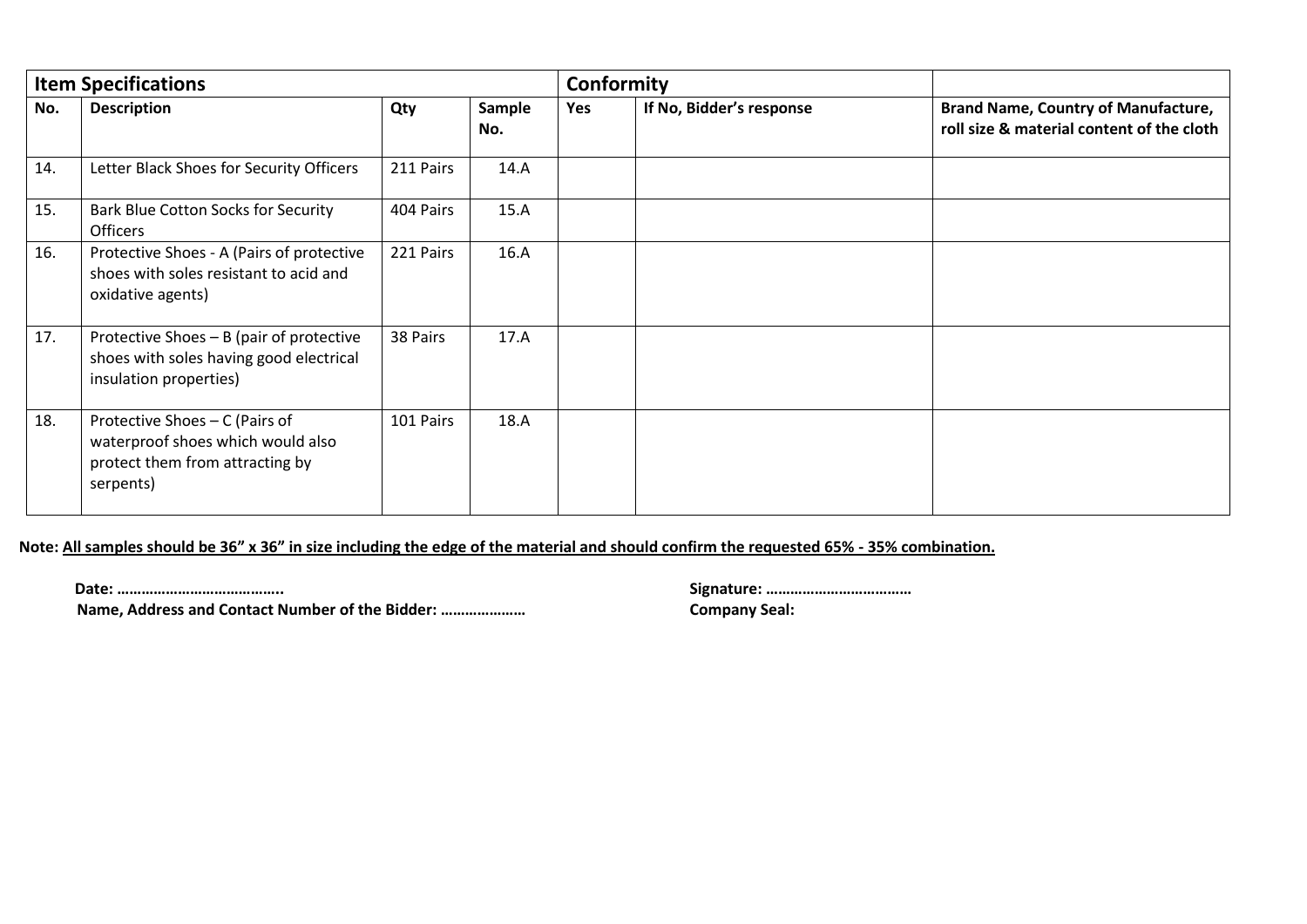#### *ANNEXURE IV*

| Address : |
|-----------|
|           |
|           |
| Date:     |

Deputy Bursar, Local Supplies Unit University of Peradeniya Peradeniya

Dear Sir,

## **Samples of the Materials quoted in the Bidding Document**

I send herewith three samples of each material quoted in my quotation dated ........................... sent to the Chairman, University Procurement Committee of the University of Peradeniya.

I certify that, all the samples sent herewith are in conformity with the quality, colour, and material combination (65% x 35%) and size (36" x 36") mentioned in the clause 16 of the bid document.

| Thank you                      |   |  |
|--------------------------------|---|--|
| Yours faithfully               |   |  |
| Name of the Bidder             | ٠ |  |
|                                |   |  |
|                                |   |  |
| Name of the Business, Address: |   |  |
| and Contacted numbers          |   |  |
|                                |   |  |
| <b>Company Seal</b>            |   |  |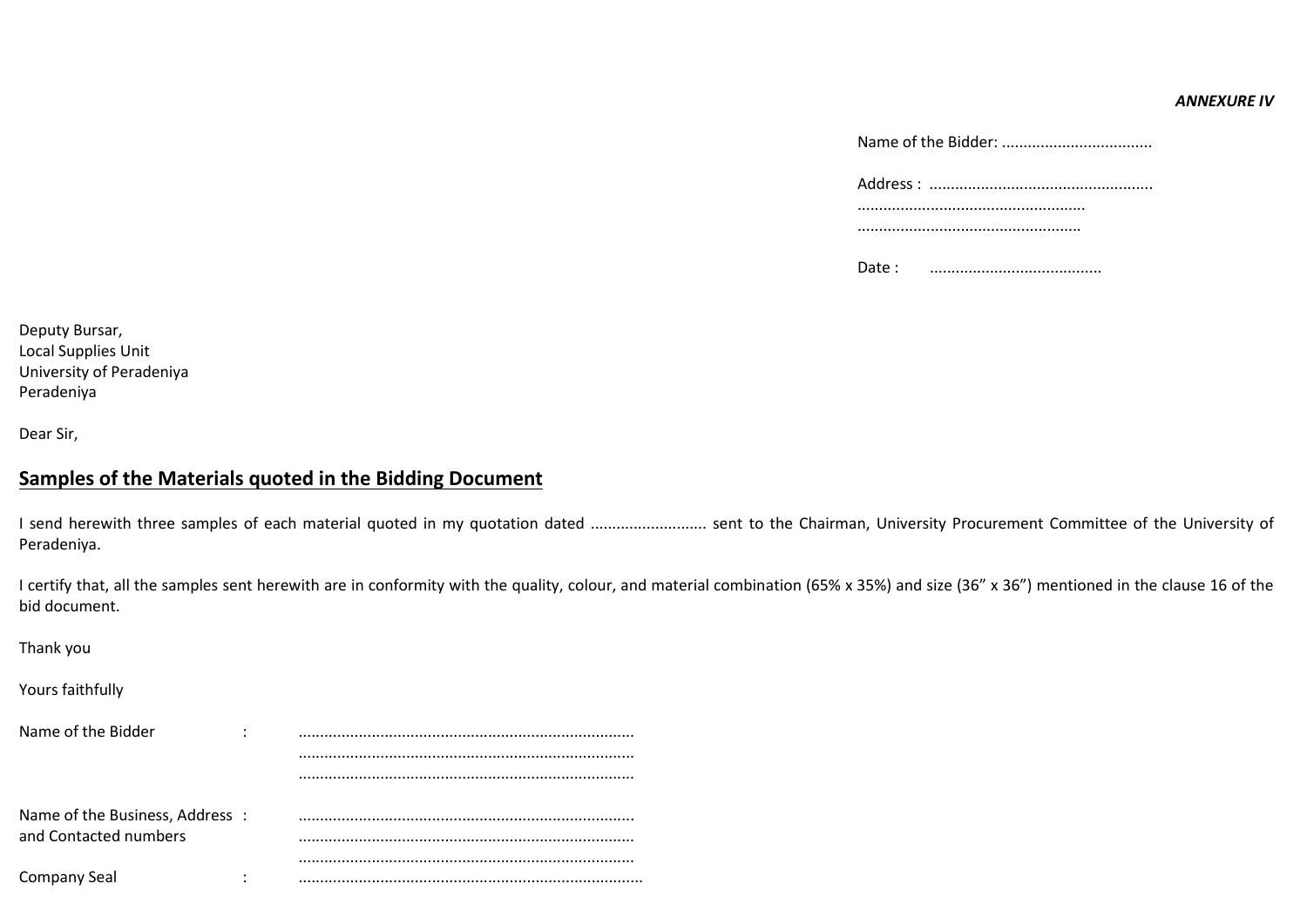#### **SPECIMEN FORM FOR PERFORMANCE GUARANTEE**

---------------------------------- *[Issuing Agency's Name, and Address of Issuing Branch or Office]* -------------------------------------

Beneficiary: -------------------------- *[Name and Address of Employer]* -----------------------

Date: -----------------------------

PERFORMANCE GUARANTEE No.: ---------------------------------------------

We have been informed that ------------------ *[name of Contractor/Supplier]* (hereinafter called "the Contractor" ) has entered into Contract No ---------------------- *[reference number of the contract]* dated --------------- with you, for the ---------------- *[insert "construction" / "Supply"]* of -------------------- *[name of contract and brief description of Works] (hereinafter called "the Contract").*

Furthermore, we understand that, according to the conditions of the Contract, a performance guarantee is required.

At the request of the Contractor, we -------------------- *[name of Agency]* hereby irrevocably undertake to pay you any sum or sums not exceeding in total an amount of -------------------- ------------ *[amount in figure]* (------------------------------------------------------------------------------------ *[amount in words],* such sum being payable in the types and proportions of currencies in which the Contract Price is payable, upon receipt by us of your first demand in writing accompanied by a written statement stating that the Contractor is in breach of its obligation(s) under the Contract, without your needing to prove or to show grounds for your demand or the sum specified herein.

This guarantee shall expire, no later than the ........... day of ......., 21...... *[insert date, 28 days beyond the scheduled contract completion date]* and any demand for payment under it must be received by us at this office on or before that date.

*[signature(s)]*

....................................................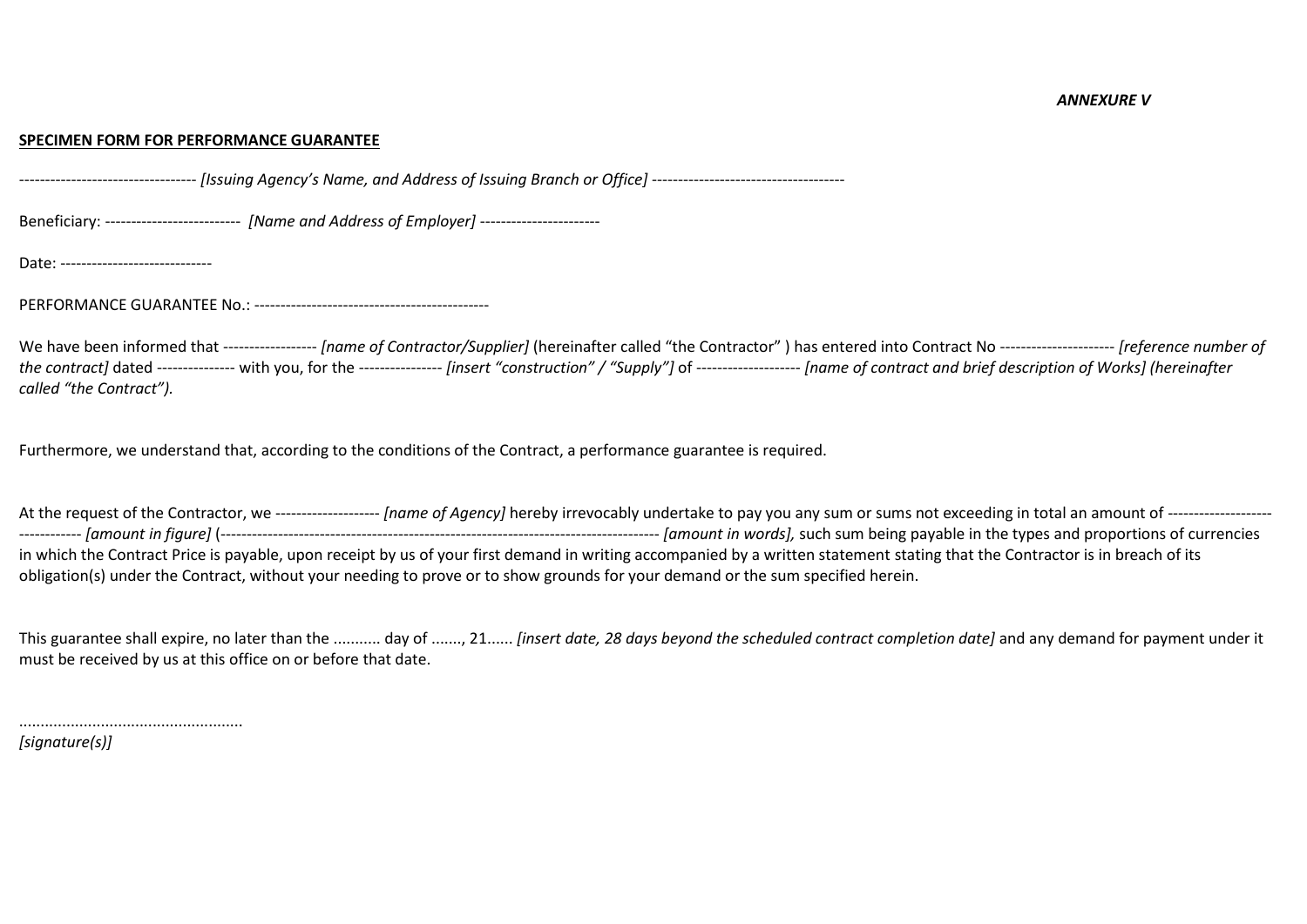#### **SPECIMEN FORM OF BID GUARANTEE**

*[This Bank Guarantee form shall be filled in accordance with the instructions indicated in brackets]*

................................................................................................................................................

*[insert issuing agency's name, and address of issuing branch or office]*

**Beneficiary:** ...........................................................................................................................

*[insert (by PE) name and address of Employer/Purchaser]*

**Date:** ............................................... *[insert (by issuing agency) date]*

**BID GUARANTEE NO.:** .............................................. *[insert (by issuing agency) number]*

We have been informed that ......................................................................................................

[insert *(by issuing agency)* name of the Bidder; if a joint venture, list complete legal names of partners] **(hereinafter called "the Bidder")** has submitted to you its bid dated .......................

[insert (by issuing agency) date] (hereinafter called "the Bid") for the execution/supply [select appropriately] of [insert name of Contract] under Invitation for Bids No. ..................................... [insert IFB number] ("the **IFB**").

Furthermore, we understand that, according to your conditions, Bids must be supported by a Bid Guarantee.

At the request of the Bidder, we ....................................................................... *[insert name of issuing agency]* hereby irrevocably undertake to pay you any sum or sums not exceeding in total an amount of .......................................... *[insert amount in figures]* .................................

....................................................................................................................................................

[insert amount in words] upon receipt by us of your first demand in writing accompanied by a written statement stating that the Bidder is in breach of its obligation(s) under the bid conditions, because the Bidder:

has withdrawn its Bid during the period of bid validity specified; or

- (b) does not accept the correction of errors in accordance with the Instructions to Bidders (hereinafter "the ITB") of the IFB; or
- (c) having been notified of the acceptance of its Bid by the Employer/Purchaser during the period of bid validity, (i) fails or refuses to execute the Contract

Form, if required, or (ii) fails or refuses to furnish the Performance Security,

in accordance with the ITB.

This Guarantee shall expire: (a) if the Bidder is the successful bidder, upon our receipt of copies of the Contract signed by the Bidder and of the Performance Security issued to you by the Bidder; or (b) if the Bidder is not the successful bidder, upon the earlier of (i) our receipt of a copy of your notification to the Bidder that the Bidder was unsuccessful, otherwise it will remain in force up to .................................... *(insert date)*

Consequently, any demand for payment under this Guarantee must be received by us at the office on or before that date. ........................................

.......................................................................................